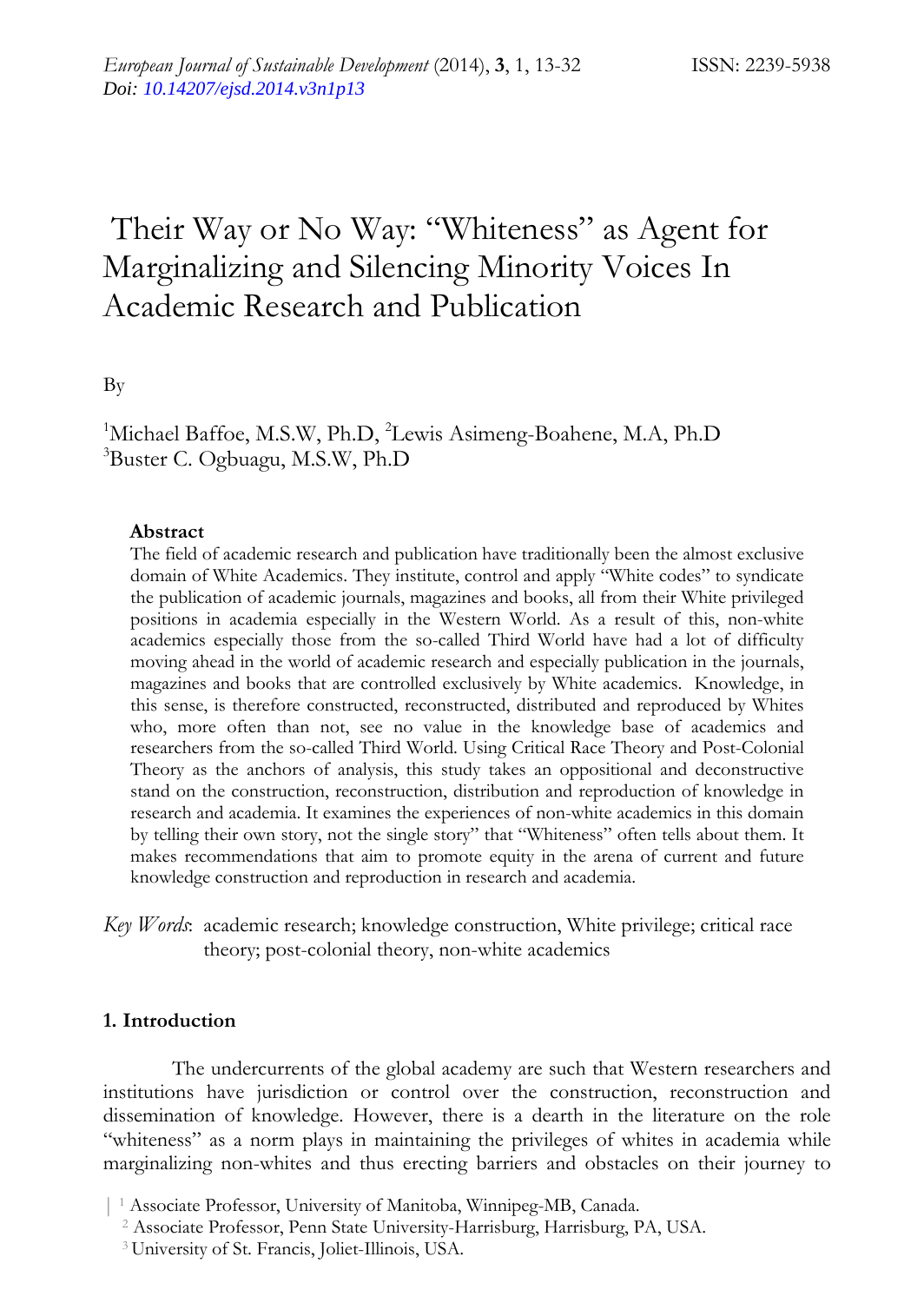advancement in academia. This article extends the applications of the construction and sociology of knowledge to interrogate a postmodern analysis of racial discrimination and marginalization of non-whites in Western academia. It examines the experiences and challenges that non-white academics face in terms of production and dissemination of their scholarships. We begin by discussing the theoretical undercurrents that anchor the paper. Secondly, an overview of the concept of "Whiteness" is undertaken. Secondly, we undertake an overview of the concept of "Whiteness." We also foray into the discussion of the current global academy and politics of mainstream publication. It is followed by a discussion of the current global academy and politics of mainstream publication. We also examine the changing trends in knowledge production (research) and publication (globalization and scholarship). The changing trends in knowledge production (research) and publication (globalization & scholarship) is also examined. We provide a prominent space for the narratives of some non-White scholars in the field of publication. Finally, we recommend, among others, the creation of future fora that would provide for the acceptance and dissemination of the knowledge construction of non-Western, non-white scholars in the global academic conversation.

#### **2. The concept and "Lens" of "Whiteness"**

In this section we identify some essential elements that constitute the 'lens' of whiteness, by drawing on some common understandings in the literature and presenting the findings of various researches that has have explored the concept. While this article is not aimed at providing a complete review of the concept "whiteness," it does provide a background against which we can start thinking differently about racism, race relations, and anti- racism which take have their anchors and strength from the continuous projection of "whiteness" as the norm in Western societies. These different ways of thinking include, but not limited to, interrogating power and privilege in the analysis of racism, which in turn may lead to more effective and critical action to address racism (Sefa-Dei, 1996). Although whiteness is a form of hegemony, its source of power is not monolithic, complete, or uniform (Frankenberg, 1997; Kincheloe & Steinberg, 1998). Whiteness is multifaceted, situationally specific, and re-inscribed around changing meanings of race in society.

 **"**Whiteness" according to Guess (2006) consists of a body of knowledge, ideologies, norms, and particular practices that have been constructed over the history of Northern Europeans, and as such has roots in European history, during colonialism, as well as the establishment of the American colonies and the United States. Foucault (1972) is also of the opinion that race, but especially "whiteness" provides an *archeology of knowledge* for revealing the means in which symbolic concepts, which are based on race and whiteness foster intergenerational definition, self-reproduction and legitimation. The meaning of whiteness varies in relation to context, history, gender, class, sexuality, region, and political philosophy (Rasmussen, Klinenberg, Nexica, & Wray, 2004; Gallagher, 2000; Shome, 1999; Kincheloe & Steinberg, 1998; Frankenberg, 1997).

Contrary to commonsense and biological explanations, whiteness is understood in this article as a socially and politically constructed phenomenon subject to a multitude of influences. As well as providing a broad overview of whiteness, our aim is to highlight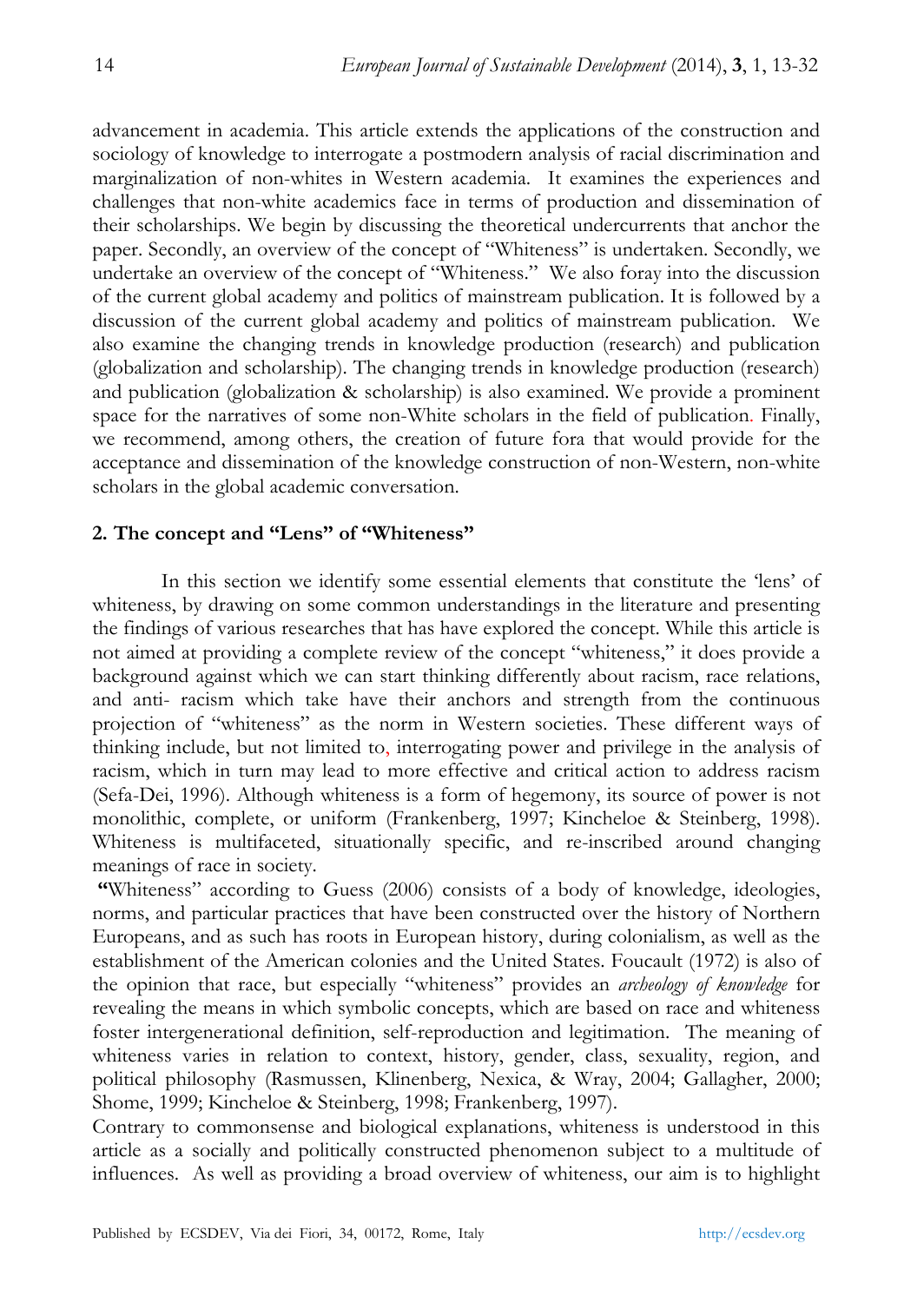and establish dialogue about how research on whiteness may contribute to decolonization and work towards social justice.

Guess (2006) uses the example of the Jim Crow segregation laws to show how rudiments of socially constructed knowledge about race and whiteness have been recorded. Jim Crow segregation laws successfully, but un-meritoriously ascribed some measure of social devaluation of non-white peoples using the normative of racial characteristics. In this dispensation, continues Guess (2006), many non-white Americans, Blacks amongst them, have by intent been negatively impacted by racism, mainly that constructed by "Whiteness." "Racism by intent" (p.3), operating at the individual level manifests as racial prejudice, leading to discrimination and the ensuing consequences against individuals who are non-white.

Europe was already a white man's country at the time of the creation of North America. The imperialists of the new North America, United States and Canada, needed to institute measures to protect the white character of the emerging continent and countries. Hacker (1992) argues:

America is inherently a "white" country: in character, in structure, in culture. Needless to say, black Americans create lives of their own. Yet as a people, they face boundaries and constrictions set by the white majority. America's version of *apartheid*, while lacking overt legal sanction, comes closest to the system even now . . . reformed in the land of its invention (p.4).

Whiteness as a socially constructed entity embeds racism in the interactional process, crystallizing and reproducing itself within the society where it operates. Racism as embodied in whiteness is hegemonious in that it permeates both current and past "fabrics" of powerful societies, especially in America where it is designed to remain invisible, inevitable and invincible (Ogbuagu, 2013). Having been this genetically modified, whiteness renders itself challenging to recognize, discuss and to deconstruct. Collins (2000) could not agree more and added that:

To maintain their power, dominant groups create and maintain a popular system of "commonsense" ideas that support their right to rule. In the United States, hegemonic ideologies concerning race, class, gender, sexuality, and nation are often so pervasive that it is difficult to conceptualize alternatives to them (p.284).

For Feagin (2000), racism in its daily routine acquires structural properties, which allows it to normalize and often rationalize racist attitudes and actions (see also Feagin, 2007; Feagin, Herman and Batur, 2001). Feagin (2000) posits that:

An ideology is a set of principles and views that embodies the basic interests of a particular social group. Typically, a broad ideology encompasses expressed attitudes and is constantly reflected in the talk and actions of everyday life. One need not know or accept the entire ideology for it to have an impact on thought or action (p.69).

The knowledge, ideologies, norms, and practices of "whiteness" affect how Europeans and White North American society think about race, what they see when they look at certain physical features, how "others" (other than "whites") build their own racial identities (Pascale, 2007), and what the "others" are made to "know" about their place in it (Shome, 1999). Whiteness is thus shaped and maintained by the full array of social institutions: legal, economic, political, educational, religious, and cultural (Rasmussen,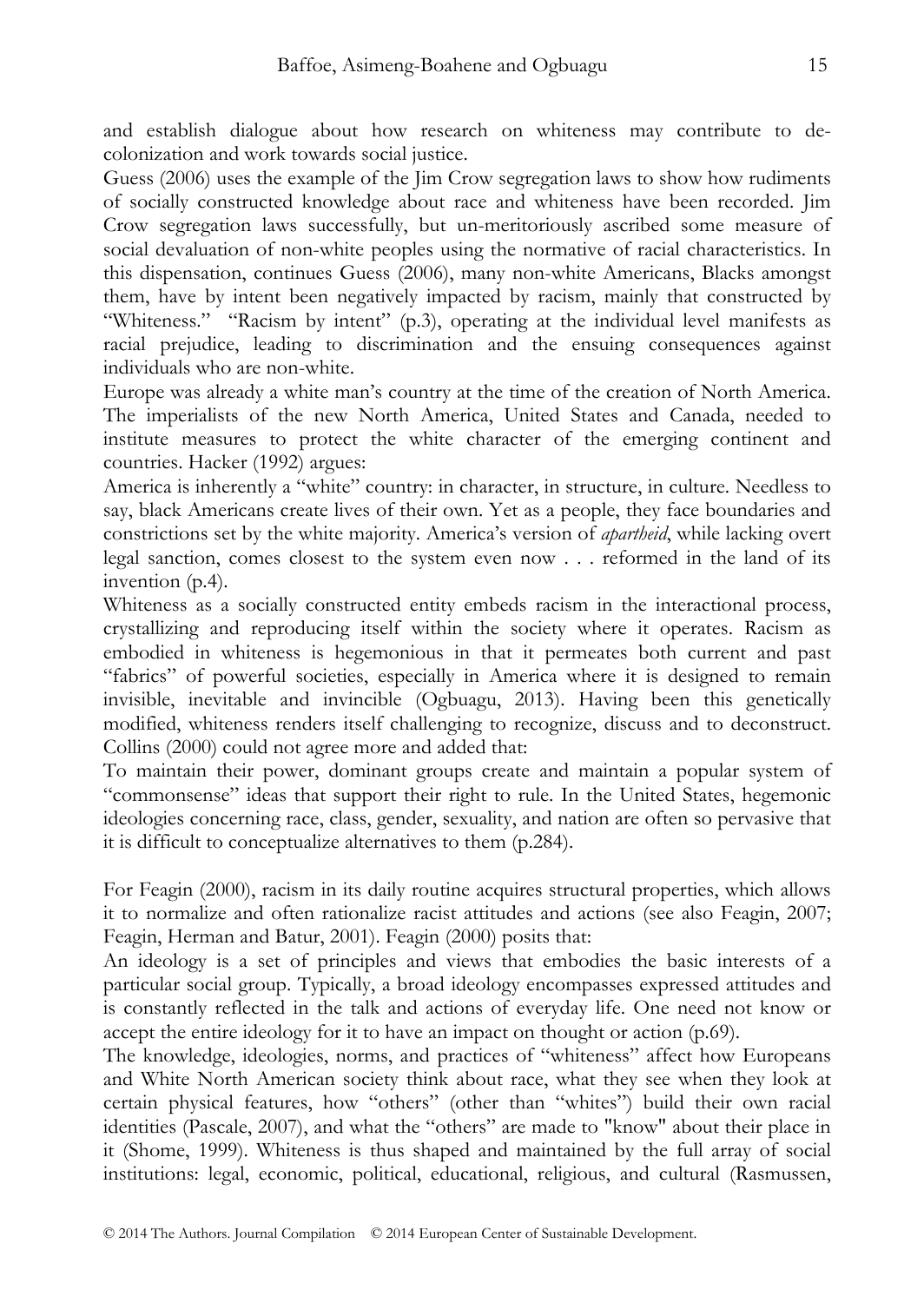Klinenberg, Nexica, & Wray, 2004). Leonardo (2002) discusses the following as some of the defining characteristics of whiteness. Examples are:

• "An unwillingness to name the contours of racism" (p.32) in which situations like inequity in fields like employment, wealth and education is explained away by simple reference to other alternative factors "rather than being attributable to the actions of whites"  $(p.32)$ .

• "Whiteness draws its power from 'othering' the very idea of ethnicity" (p.32), a process which assigns whiteness a process of 'naturalization' such that "white becomes the norm from which other 'races' stand apart and in relation to which they are defined" (Gillborn, 2005, p.489).

As a result of the competition now coming from the "others" impacted by "whiteness," "Whiteness" constantly seeks to reinvent (Warren and Twine, 1997) and protect its privileges, resources and opportunities (Steyn, 2001). Thus, whiteness is constantly evolving (Sullivan, 2006) in response to social forces and the constellation of people who are seen as white may change over time. According to Allen (1994), the knowledge, ideologies, norms, and practices of whiteness and the accompanying "white race" were invented in the U.S. as part of a system of racial oppression designed to solve a particular problem in colonial Virginia. Prior to that time, although Europeans recognized differences in the color of the human skin, they did not categorize themselves as white. We will provide more detail later.

For now, the important element of Allen's theorization is that whiteness serves to preserve the position of a ruling white elite who benefit economically from the labor of people of color. Whiteness, as knowledge, ideology, norms, and practices, determines who qualifies as "white" and maintains a race and class hierarchy in which the group of people who qualify as white disproportionately control power and resources (Wander, Martin & Nakayama, 1999). Other writers postulate that within that group of white people, a small minority of elite control most of the group's power and resources. Not all studies of whiteness describe it as a system designed to economically benefit a small elite, but most agree that racial oppression is a key element in whiteness and that, as a group, white people do benefit disproportionally (Kincheloe, & Steinberg, 1998).

# **3. Whiteness as a Normalized Category**

Thompson (2001) posits that "Whiteness" theory treats whiteness not as a biological category but as a social construction. She points out that who counts as white depends on what is at stake. Critical Race Theory scholar Harris (2003) also suggests that whiteness should be best thought of as a form of property. Seen in this light, whiteness can be regarded as legal or cultural property which can be seen to provide material and symbolic privilege to whites, to those passing as white and in some situations to honorary whites. Typical examples of the material privileges accruing to whites and their surrogates would be better access to higher education, availability of choices of neighborhoods in which to live and those that should be stigmatized and the conceptions of beauty and intelligence which are tied not only to whiteness and its surrogates but excluding non-whites (Thompson, 2001). The above postulates therefore that white privilege and its survival depends on the devaluation of non-whites.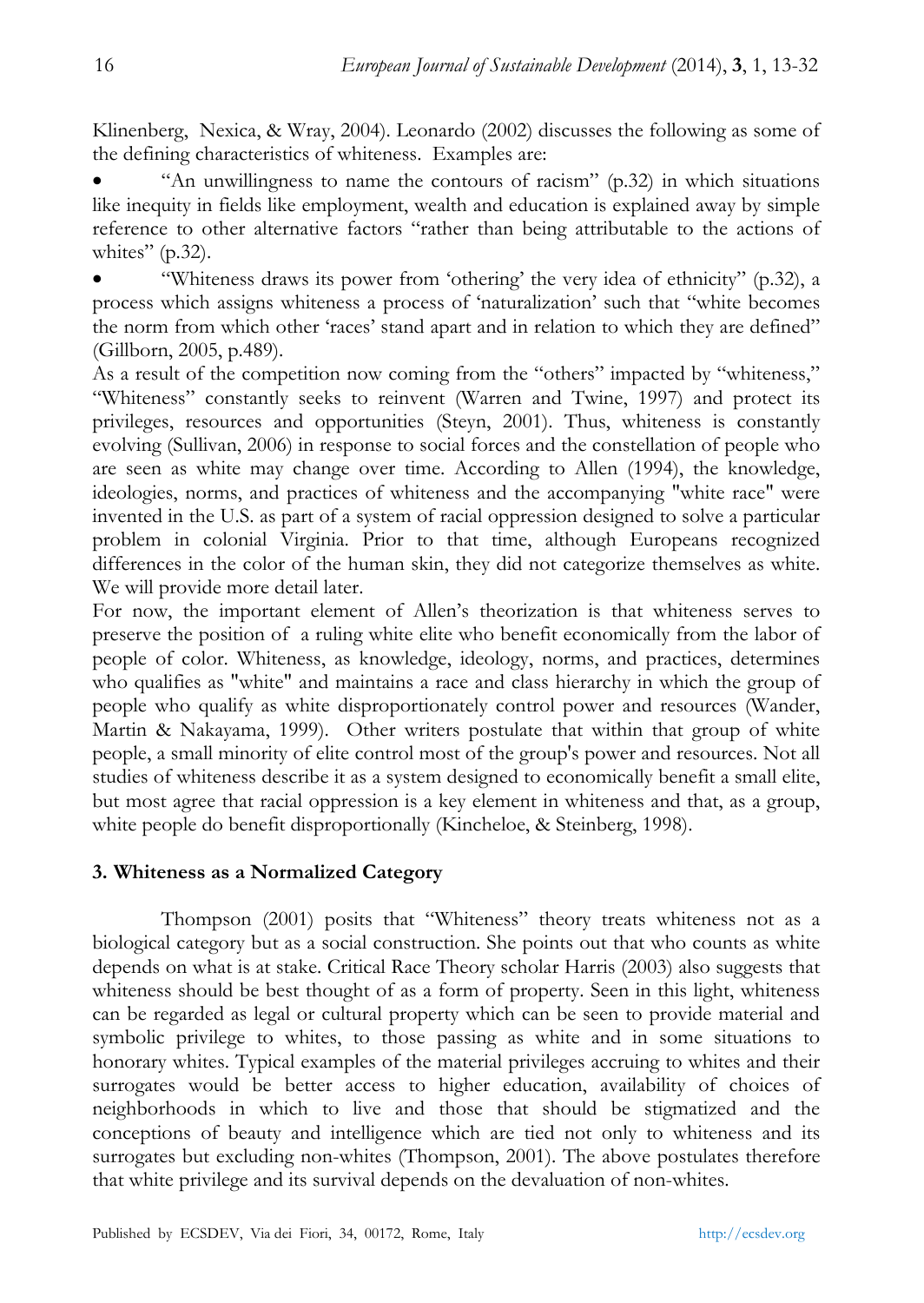Thompson (2001) divides whiteness theories into four major categories. These are: material theories which ask how whites as a group come to enjoy privileged access to tangible goods which include access to good education, health protection, legal protection, and basic civil liberties, which include the right and freedom to go anywhere without being followed or profiled. The next are discursive theories of whiteness which examine ways in which the mass media, language, symbols and discourses are structured with certain meanings in which whiteness gets framed as both the preferred and normative state of affairs. The third category involves institutional theories of whiteness which focus on how institutional regulations or codes privilege a certain discourse, a certain culture or value system. The fourth category which revolves around personal/relational theories looks at ways and mechanisms in which our relationships, our sense of decency and morality and sense of self are reconstructed and deconstructed all in enhancing the values implicit in white identity. These systems of privilege have clear material consequences because they operate within the institutional sub and superstructures including the organization of banks, schools, universities, policies, protocols and procedures. Our study therefore encompasses these categories of whiteness as espoused by Thompson (2001).

#### **4. Creating and maintaining whiteness through migration policies**

The following discussion of early immigration policy in Canada and the United States illustrates the intentional creation of "whiteness" is North America. Canada's immigration policy from its creation as a Confederation in 1867 up to the late 1960s was run under a mask of a strict "whites only" direction but in name. Canadian government policies since its Confederation were openly discriminatory towards people of color. Early immigrants that were encouraged to settle in Canada were from Northern Europe, notably from Britain, United States, Italy, Finland and the Ukraine.

The policies actively encouraged *White* immigrants to settle and farm in Canada (Bolaria & Li, 1988). Canada openly discouraged the migration and settlement of people of color. For example, the first wave of Chinese labourers were recruited to work in the mines in British Columbia between 1850 and 1860 and the second wave of Chinese laborers were recruited to work on the Canadian Pacific Railway .

After the completion of the railway some Chinese *male* labourers (about 13,000) were recruited to fill the gap in labour supply in mining, fishing and sawmilling. These immigrants were not permitted to bring their wives and children or to have sexual relations with White women, for fear of spreading the "yellow menace" (Bolari & Li, 1988).

In the same vein, the Chinese began to immigrate into the United States around 1849, and were immediately perceived by White Americans as a threat following the passage of the Naturalization Act of 1790, which explicitly declared and awarded citizenship to Whites only (Smith-Barusch, 2012). Undeterred, the Chinese in America continued to prosper, even in isolated and ghettoized China Towns, a situation that forced White labor organizations to successfully lobby for the enactment of the Chinese Exclusion Act of 1882. This Act banned the immigration of all Chinese to the United States, most of whom were just laborers (Smith-Barusch, 2012).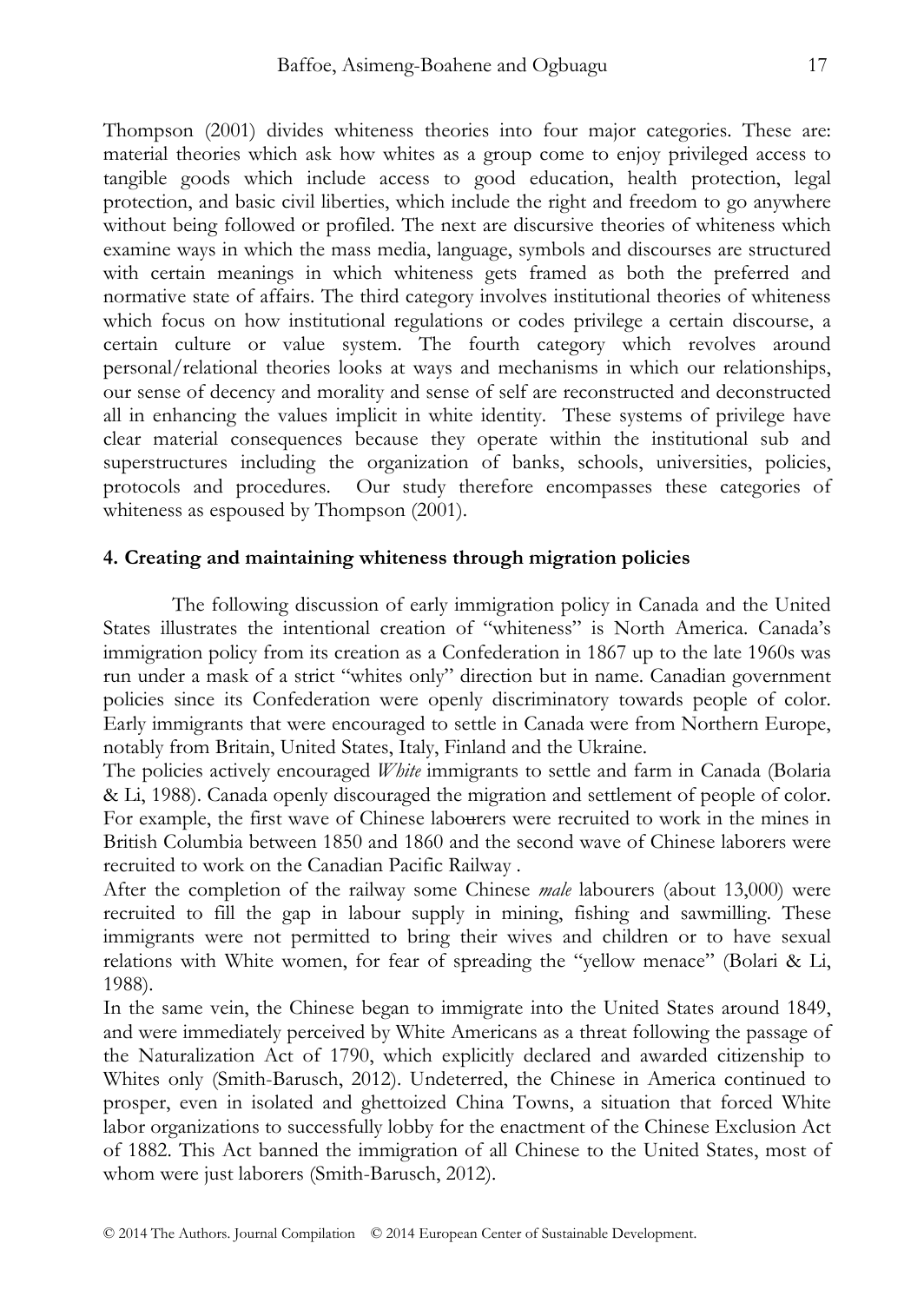In 1910 the Canadian government introduced another Immigration Act which, established a government policy of an excluded class of immigrants deemed "undesirable". This Act gave wide discretionary powers to Canadian immigration officials to exclude any prospective immigrant they deemed "undesirable" on the basis of race, national or ethnic origin and creed (Bolari & Li, 1988)*.* The "whites only", anticolor immigration policy of the Canadian government was underscored in a major policy speech in the House of Commons, the Canadian Legislature, in 1947 by then Prime Minister Mackenzie King. He stated inter alia:

*The people of Canada do not wish, as a result of mass immigration, to make any fundamental alteration*  in the character of our population. Large-scale immigration from the Orient would change the *fundamental composition of the Canadian population. Any considerable Oriental immigration would, moreover, be certain to give rise to social and economic problems of a character that might lead to serious difficulties in the field of international relations* (Henry & Tator, 2006, Malarek, 1987).

Black people did not fare any better on the preference list of the type of people Canada wanted to encourage to settle in the country. Canadian attitudes toward the immigration of Black people into Canada, was again underscored in an editorial in the Edmonton Capitol newspaper (in the Province of Alberta) in 1910, which summarized Canadian attitude towards Black immigration:

*The Board of Trade has done well to call attention to the amount of negro immigration which is taking place into this district. It has already attained such proportion as to discourage White settlers from going into certain sections. The immigration department has no excuse for encouraging it all…We prefer to have the southern race problem left behind. The task of assimilating all the White people who enter our borders is quite heavy enough one without the color proposition being added* (Shepard, 1991).

Persons of South Asian origin did not fare any better on the preference list of immigrants to Canada. South Asian presence in Canada was viewed as a "Hindu invasion". Various articles appeared in British Columbian newspapers emphasizing the importance of maintaining Anglo-Saxon superiority of the population of Canada (Raj, 1980). For example, *The Victoria Daily Colonist* in the British Columbian capital of Victoria issued this editorial:

*To prepare ourselves for the irrepressible conflict, Canada must remain a White Man's country. On this western frontier of the Empire will be the forefront of the coming struggle…Therefore we ought to maintain this country for the Anglo-Saxon and those races which are able to assimilate themselves to them.* If this is done, we believe that history will repeat itself and the supremacy of our race will continue (Henry and Tator, 2006).

 The overview of Canada's Immigration Policy since Confederation until 1967 therefore divided the world into two parts. These were: "Preferred Immigrants" (of British and European ancestry and White) and the rest of the world, composed of people of color based on the premise that they had genetic, cultural, and social traits that made them both inferior and inadaptable (Bolari and Li, 1988).

# **5. Theoretical framework**

This study was anchored, and its findings were analyzed within the realms of Post-Colonial Theory (PCT) and Critical Race Theory (CRT). Ghandi (1968) sees post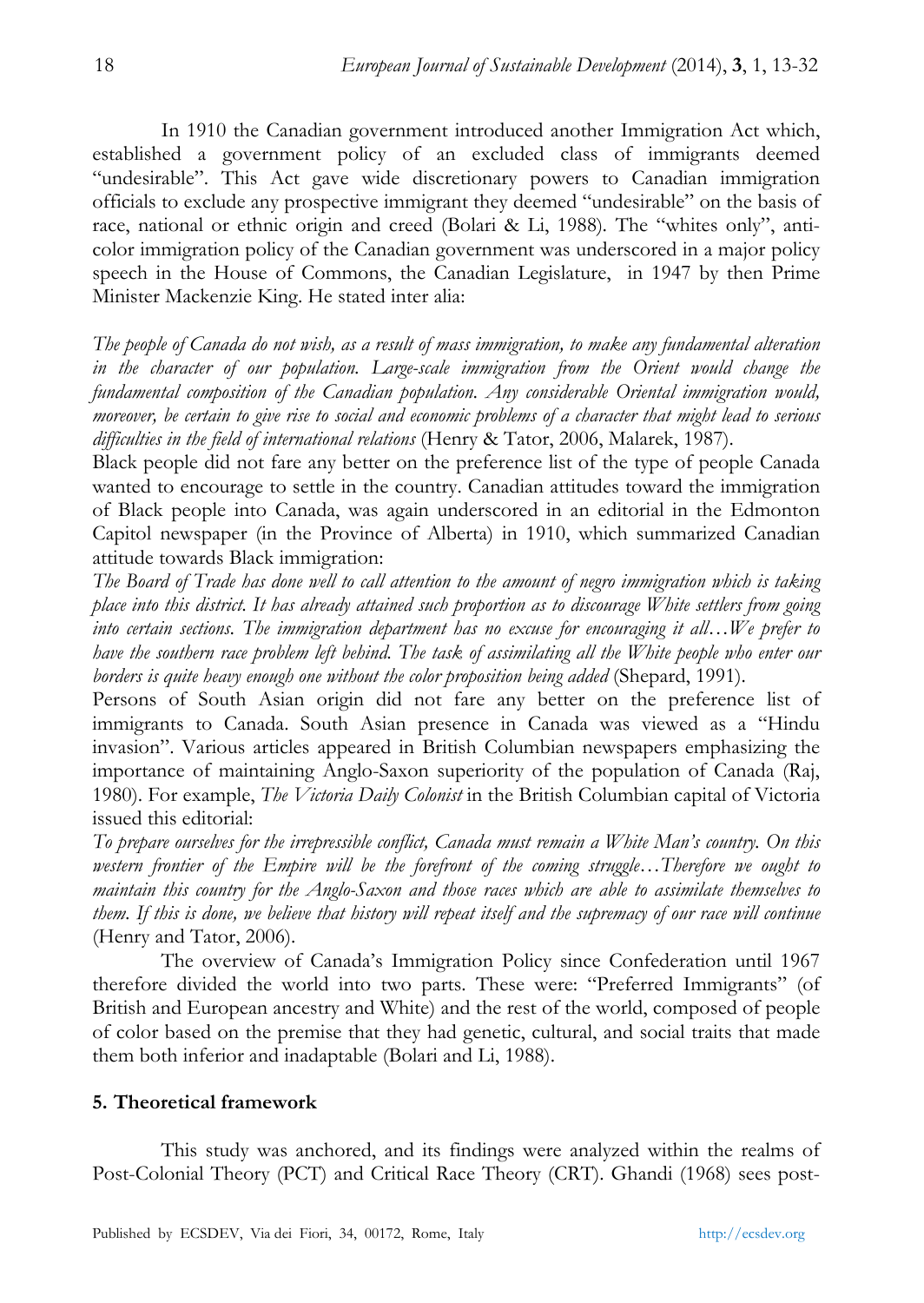colonial theory as a post-modern intellectual entity that is composed of reactions to, and analysis of the distressful cultural legacies and vestiges of colonialism. It is also referred to as the cultural, intellectual, political, and literary movement of the twentieth and twenty-first centuries that is characterized by the representation and analysis of the historical experiences and subjectivity of the victims, individuals and nations of colonial subjugation and domination (Browne, Smye, and Varcoe, 2005; Macey, 2000).

Furthermore, Macey (2000) takes the stand that post-colonialism represents an adverse reaction by its victims, in that this movement seeks to uncover the historical and diverse conditions of its fabrication and sequelae to those who are its recipients. Postcolonial theoretical perspectives can therefore have the capacity to contribute to the understanding of how events from the past (colonial era) shape the present context of issues and events that affect the former colonial subjects (Browne et al, 2005). Thus we subscribe to Baffoe's (2013) argument that decolonization should be seen as a solution that draws on events from pre, colonial and post-colonial times to address the challenges emanating from the legacies of colonialism, thus deconstructing the preponderating dominant discourses.

 Another theoretical lens guiding this study is Critical Race Theory (CRT), especially its emancipatory tenet of counter-story telling (DeCuir & Dixson, 2004, Delgado & Stefansic, 2001). CRT was utilized as a theoretical anchor on account of its insistence on the recognition of the experiential knowledge of people of color and/or marginalized persons and their communities of origins in analyzing society (McDonald, 2003; Degaldo & Stefancic, 2001; Degaldo, 1995). In effect, CRT gives hitherto silenced voice to marginalized peoples the opportunity to tell their own stories and experiences within a theoretical framework where the epicenter of analysis is the narrative. Grant & Asimeng-Boahene (2006) also point out that CRT quests for the de-shackling of the narratives of the marginalized by eliciting their needs and culture to support the empowerment as the end sight.

 From the foregoing, CRT and its emancipatory tenet of counter story-telling are most relevant to the ideas highlighted in this study because it acknowledges race as a significant factor in the deconstruction of inequity and the hegemonic knowledge that has been previously constructed, distributed and reproduced (Crenshaw, Gotunda, Peller & Thomas, 1995). This claim is especially pertinent when reviewing the dearth of attention often given to the reduction of publication from non-Western scholars to the foot note in academia (Grant & Asimeng-Boahene, 2006).

CRT also offers a useful theoretical and intellectual tool for "deconstruction, reconstruction, and construction: deconstruction of oppressive structures and discourses, reconstruction of human agency, and construction of equitable and socially just relations of power" (Ladson-Billings, 2004, p. 51) in regards to dissemination of ideas from non mainstream scholars. Narrative, represented in this study by counter story-telling is an effective vehicle for disseminating new knowledge that interrogates dominant discourses. Narrative is also a way to understand the lived experience of the story-teller (Degado & Stephancic, 2001, Delgado, 1989).

The study is also conceptually housed in the social justice paradigm since, as Brooks & Thompson (2005) point out, social justice could be seen as a way of recognizing, appreciating diversity, promoting equity, advancing broad-mindedness, and encouraging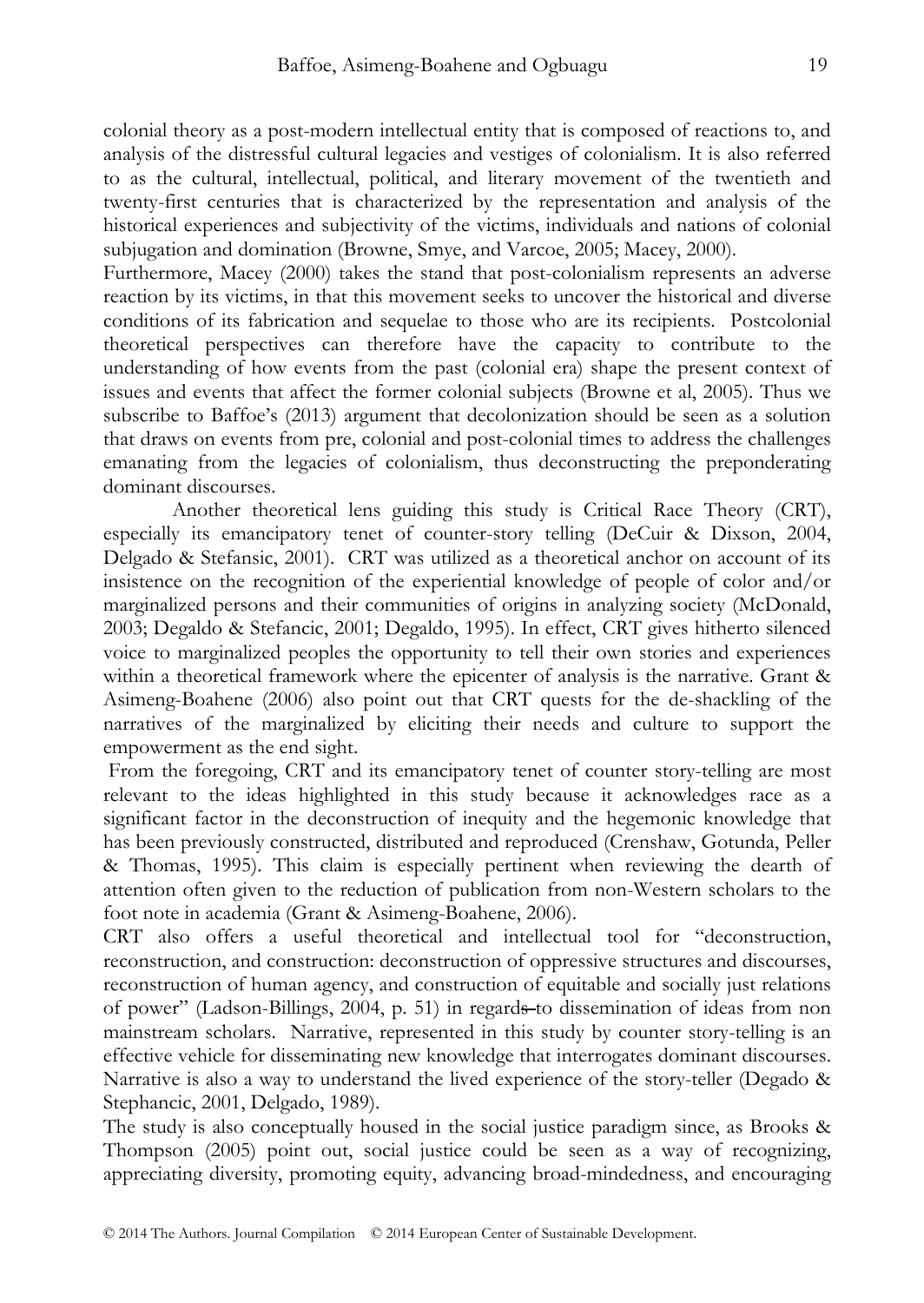voice and expression. As Crenshaw et al (1995) also succinctly point out, critical race theory has an activist aspect: the end goal is to bring change that will implement social justice. Thus, the use of the counter story-telling in this study can be seen as a means of elucidating the stories and experiences of its participants, which are often not told or regarded as of little or no importance by mainstream academia and their patrons in the publishing industry.

## **6. Global academy & disturbing trends in the politics of mainstream publication**

It is common knowledge that in the area of academic publishing non-white scholars have incessantly complained about the rejection of their manuscripts by Western white publishers. As Yankah (1999) succinctly puts it:

"in the area of publishing, African scholars have lamented the marginalization of their manuscripts by western publishers, who complain of "intrusive" African vocabularies in titles and text, intrusive because they are not mainstream languages. Such "intrusions," it is said, could pose problems for marketing and smooth reading in the Western world. Other times, manuscripts and contributions have been rejected for being rather "descriptive," "too data-oriented," "lacking theoretical grounding," or "not in tune with global jargon and metadiscourse" (p.13).

Yankah (1999) further posits that these suppositions catalogues very unsettling disturbing trends in the body politics of academia, which refers to the total domination and control of global academic discourse and publishing by Euro and Americo-centric standards, and "the subsumption of local intellectual paradigms under received Western hegemonies; the monopolistic control of the center of academic authority; and, subsequently, the marginalization of other intellectual and their local academic agendas" (p.13).

We are also very much concerned in this study with the way the distribution of knowledge is conducted by western academy and publishers. As Yankah (1999) profoundly laments, "the Western academy also controls the strategic outlets of knowledge dissemination" (p.13). It is now clear that dissemination of knowledge has become an almost exclusive preserve, prerogative and the sole agenda for cryptic discourse within western academia. The above therefore surmises that "Africa and its disciplines are exotic intrusions that are outside of global discourse and require segregation" (p.13). Yankah (1999) continues in his lamentations on the sins of western academia in knowledge construction and dissemination. He poignantly insists that "such editorial segregation implies, once again, the existence of sanctified epistemological paradigms with which data and scholarship from all corners of the universe should come to terms if they are to attain "mainstream" recognition" (p.13).

# **7. Methodology**

Our aim is to qualitatively explore connections and disconnections between whiteness and non-white in academic research and publication. Creswell (2007) explained that "qualitative research begins with assumptions, a worldview, the possible use of a theoretical lens, and the study of research problems inquiring into the meaning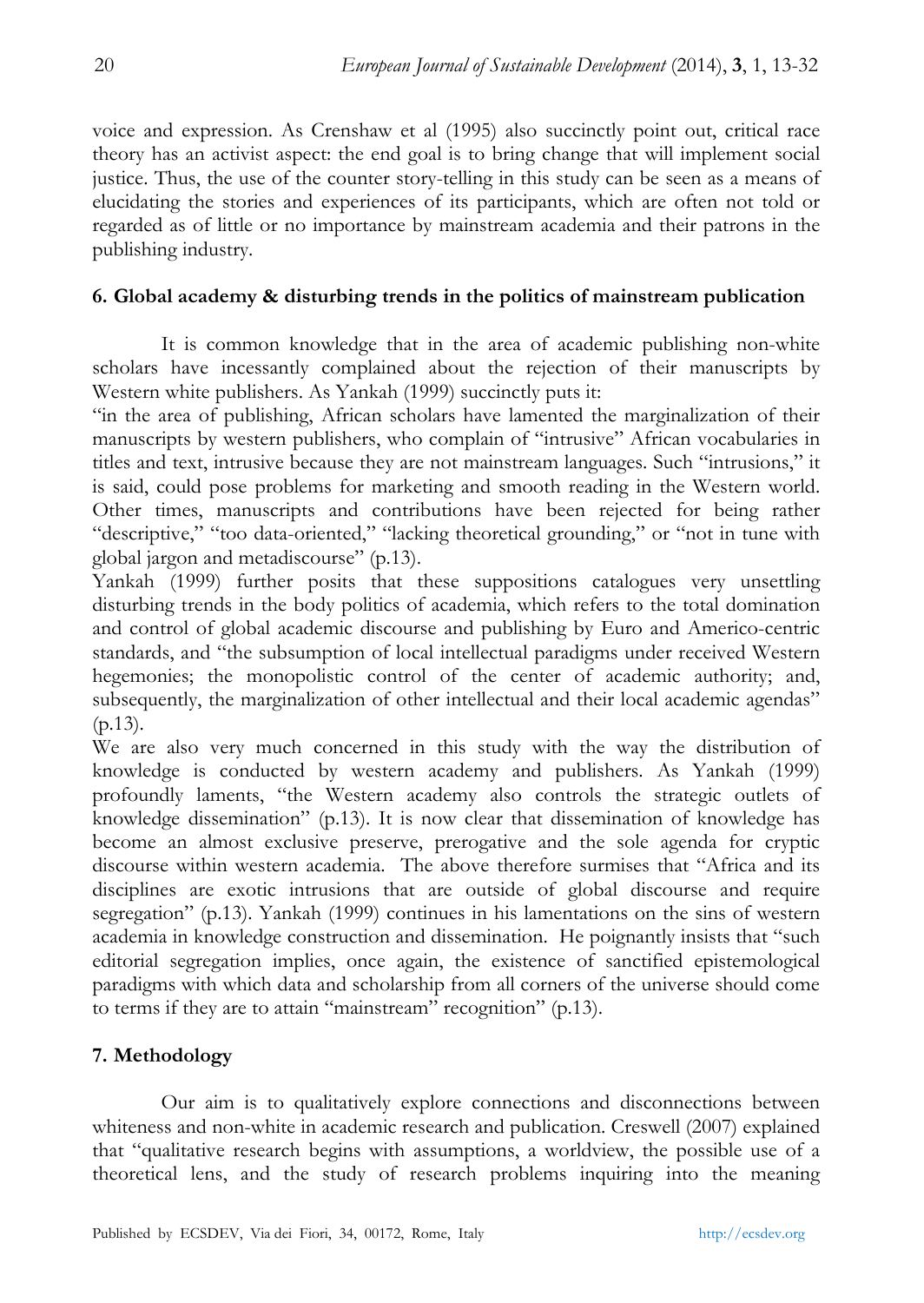individuals or groups ascribe to a social or human problem" (p.37). This qualitative study therefore sampled the experiences of a number of non-white academics in Canada and the United States.

A qualitative research approach was deemed appropriate for this study because it offers a window through which we might see and able to comment on significant social issues (Maxwell, 2005; Denzin and Lincoln, 2000). The context of whiteness within which this study falls, include pertinent questions about how the academic lives of the participants (of non-white racial backgrounds) are organized. It is also about the ways in which nonwhites make sense of their lived experiences, which in this case, exist in the whitedominated academic environment. Of relevance to this study is the fact that, it is through qualitative research that context and method are related. It helps in observing and specifying the unique and shared features of socially organized settings, as well as analyzing the narratives of marginalized minority groups in mainstream cultural environments (Maxwell, 2005).

#### **7.1. Sampling Participants**

To obtain a comprehensive insight into how whiteness has served as a powerful agent for marginalizing non-whites in academia, this study employed a purposive sampling strategy. According to Berg (2001), researchers use a purposive sampling strategy when they want to "use their special knowledge or expertise about some group to select subjects who represent this population" (p.32). Erlander, Harris, Skipper, and Allen (1993) posits that, "purposive and directed sampling through human instrumentation increases the range of data exposed and maximizes the researcher's ability to identify emerging themes that take account of contextual conditions and cultural norms" (p.82).

#### **7.2. Data collection and analysis**

Data for this study was collected through in-depth, semi-structured interviews utilized to understand the experiences of other people and the meaning they make of that (Seidman, 1991). First we brainstormed a list of subjects that fit our criteria of purposive sampling. These potential participants were then contacted by phone, email and personal contacts. Personal (face-to-face, Skype and telephone) interviews were conducted with the participants. A total of thirty non-white academics were selected from academic institutions in North America and Europe. Three of the participants were, as at the time of the study, pursuing doctoral studies and had some experiences on the issue under study. The rest of the participants have all been in academia between five and twenty years and the experiences and challenges they recount span over this twenty-year period as at the time of this study in 2012 and 2013.

Within the situated context of the study, we settled on the following overarching research questions. The questions centred around their hopes and aspirations in joining academia, specific issues and challenges they have faced in the field of research and publications, and their opinions on the challenges and experiences they have had in this field.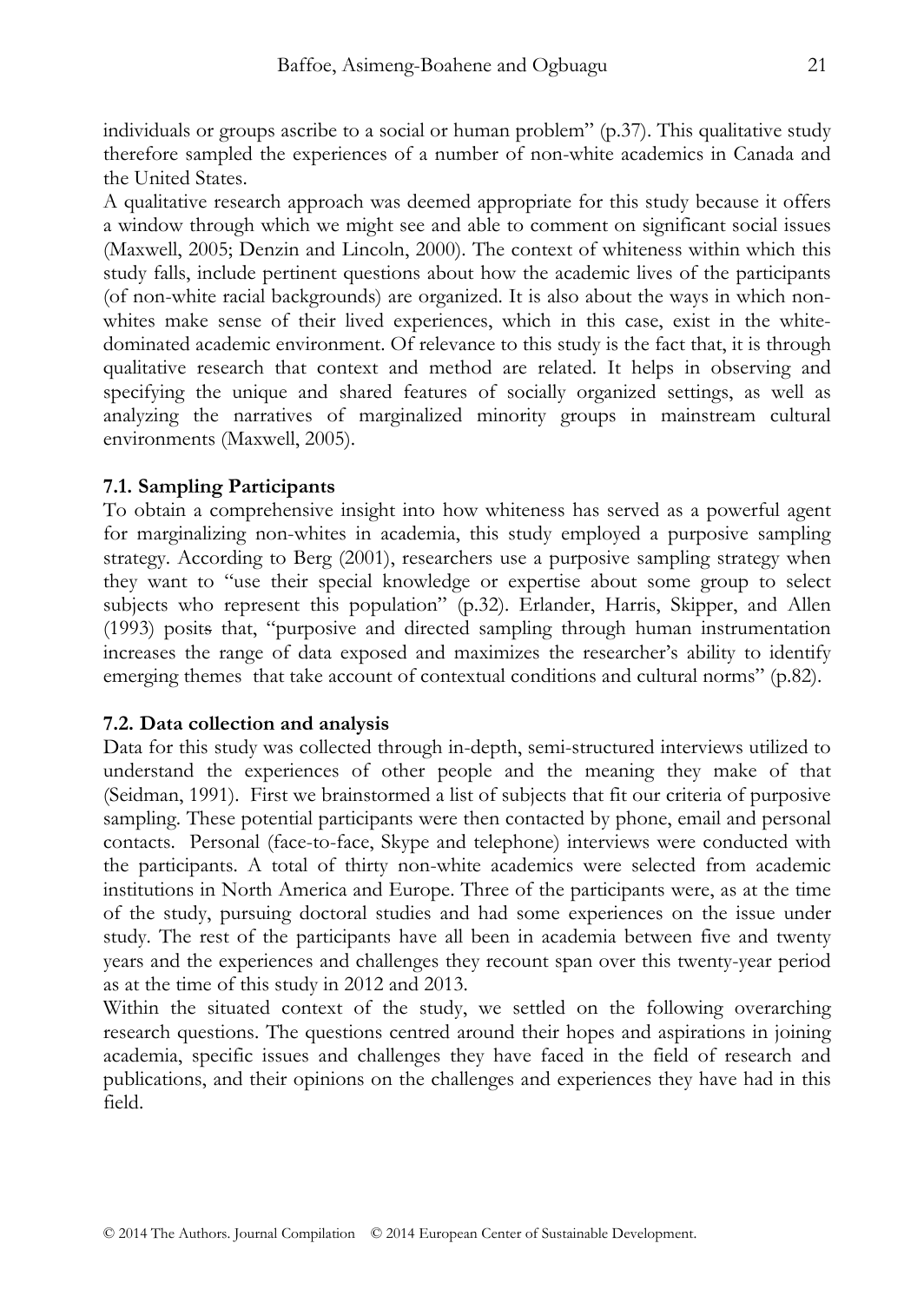# **7.3. In their own words: Narrative on experiences of non-white scholars on research and publication**

In line with the theoretical framework of CRT and its tenet of counter storytelling, this study sought to give voice to its participants to tell their own stories within the challenging, often painful experiences they have encountered in academia in North America and Europe. In the end, it was to do justice to the participants' own stories and to capture the richness of their experiences. Some of their stories are captured in the following narratives. They are given pseudo-names to protect their identity in line with the promise of confidentiality offered to the study participants:

# Participant Eric, Canada: (in academia for twelve years)

*Western academia is stacked with a lot of contradictions which work against the advancement of minorities, especially people of colour. When you are hired, it gets drummed in your ears that the key to your advancement is research and publication, publish or perish, they say. Yet the institutions, I mean journals and publication houses which are run by mainstream people continuously reject every research article you submit with the excuse that they do not fit their publication focus. They want the research information to be within their frame of thought, and were intolerant of ethnic, especially African vocabularies, but this is not right. It is absolutely necessary for the reading public especially higher education students to hear, read and learn about other trains of thought that are not necessarily Eurocentered. In my first five years as a full-time academic, I produced ten manuscripts, none of which was accepted by the mainstream publication journals. It kind of stresses you out and has serious impact on your health and direction of work.* 

# **Participant Ambi, United States:** (in academia for ten years)

*I have come to believe, after ten difficult years in academia that the challenges which are arrayed against minority people are deliberately structured and maintained. Most of my friends and colleagues who are also of minority racial backgrounds have reported the same difficult experiences in research and publication. It seems to me that any area that you research on and generate information for publication that is outside the cultural background and thinking of mainstream society is viewed either with suspicion or dismissed as unimportant. It took me close to seven years to figure out the trend. It was then that I started researching for publication houses and journals that focus on minority issues to send my works to. The previous seven years were spent, I would say marking time on the same spot, so to speak.* 

# **Participant Guelli, United States** (in academia for eight years)

*It seems to me, and I am really convinced that these journal publishing houses are operating a kind of closely-knit club whose entry is jealously guarded. The odds are stacked against new faculty members at the Assistant Professor level especially minorities. There is intense pressure to research and publish. You complete an article and the journals commit you to give an undertaking that your work is being submitted to them alone. Then you wait between six months and eighteen months only to receive a rejection from them. Sometimes the way the rejection letters are written make you feel so bad and wonder where else you can turn to. In the meantime you go to look for another journal to send your work to and you are subjected to the same long waiting period and eventual rejection letter. So after four years you will be at the same spot you started from: a lot of research materials and no publication. And you start panicking as the tenure clock keeps ticking closer. I have examined many articles that have been published by the same journals that rejected mine and I don't see their qualities any different from the ones I -submitted and which got rejected. I took time to examine the names of the authors of these articles and the greater majority are all western-sounding names. Does that tell a story or I am being paranoid?*  Participant Naledi, United Kingdom (in academia for 15 years)

Published by ECSDEV, Via dei Fiori, 34, 00172, Rome, Italy http://ecsdev.org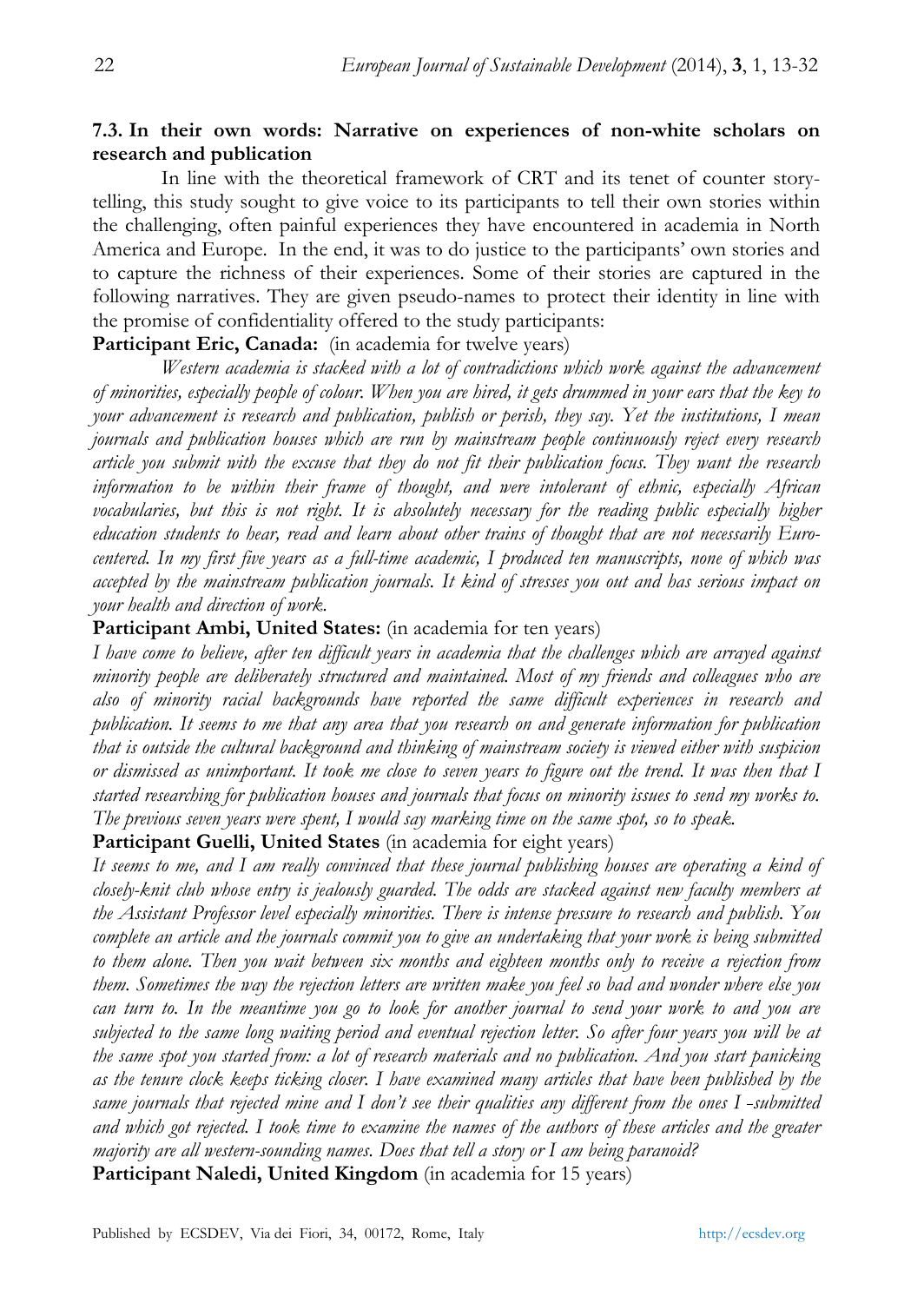*Most of my manuscripts were rejected by so-called impact factor journals with excuses which include the following that they lack global jargon or global academic discourse, or contain too much ethnic vocabulary although they were accompanied by English translations. The question I kept asking was who decides and defines what is global jargon? Who owns this global jargon? It should be borne in mind that the issues that some of us research have local cosmology with a global implications and significance* 

## **7.4. Examples of constant rejection letters on manuscripts received by some participants from mainstream journals**

*Dear Dr…..I regret to inform you that our reviewers have now considered your paper but unfortunately feel that it is unsuitable for publication in…(name of journal withheld). It seems to have too much reliance on local and ethnic context of the location where the research was done… We struggle to see its international relevance to …(name withheld)* (June 2009)

Two weeks after receiving the above rejection for his manuscript, the same Journal sent him the following request:

*Dear Dr……The above manuscript titled…….has been submitted to……for review and potential publication. I would be pleased if you would kindly agree to act as a reviewer for this manuscript. Please let me know as soon as possible if you will be able to accept my invitation to review* 

Yes, he was not considered good enough to be published but considered good to review manuscripts. He indeed reviewed the manuscript and received the following from the Journal's editor:

*Dear Dr….Thanks to you for reviewing the above manuscript entitled……. We greatly appreciate the voluntary contribution that each reviewer gives to the journal. We hope we may continue to seek your assistance with the refereeing process for …..and hope also to receive your own research papers that are appropriate to our aims and scope* 

They may have forgotten that they had rejected one of his "own research papers" a few weeks earlier for its inappropriateness to the journal's scope. What a contradiction! Another one:

*Dear Dr…..I am writing to inform you that your Manuscript titled …..has not been accepted for publication in International Journal of…..As much as we appreciate the submission of your work and the fact that it represents research that enlightens us about communication in Africa, we think that the article has limited capacity to be comprehended globally.* 

Another one: This was in response to her enquiry to the journal on the status of her Manuscript submission after nearly twelve months and two previous enquiries:

*Dear Dr…Thank you for re-contacting us about your journal submission. I have now received the reports from the blinded reviewers and we think that although your study covered a very important area of sociological research enquiry, we cannot accept the manuscript for publication since it relies too much on issues more pertinent to Asia.* 

And in another case, eighteen months of post-submission:

*Dear Dr……I write to you in regards to manuscript #.....entitled…..which you submitted to the International Journal of…….. The chief editor has given your manuscript a careful reading. While finding it very well written, he finds it to be more a topic for anthropology than a social work journal. Your subject matter is of great interest especially for those Africans who live in the diaspora. Unfortunately, it is not suitable for this journal. We hope the manuscript will receive a positive reception in another journal.* 

Ironically the area of study that this manuscript covered which is bereavement by people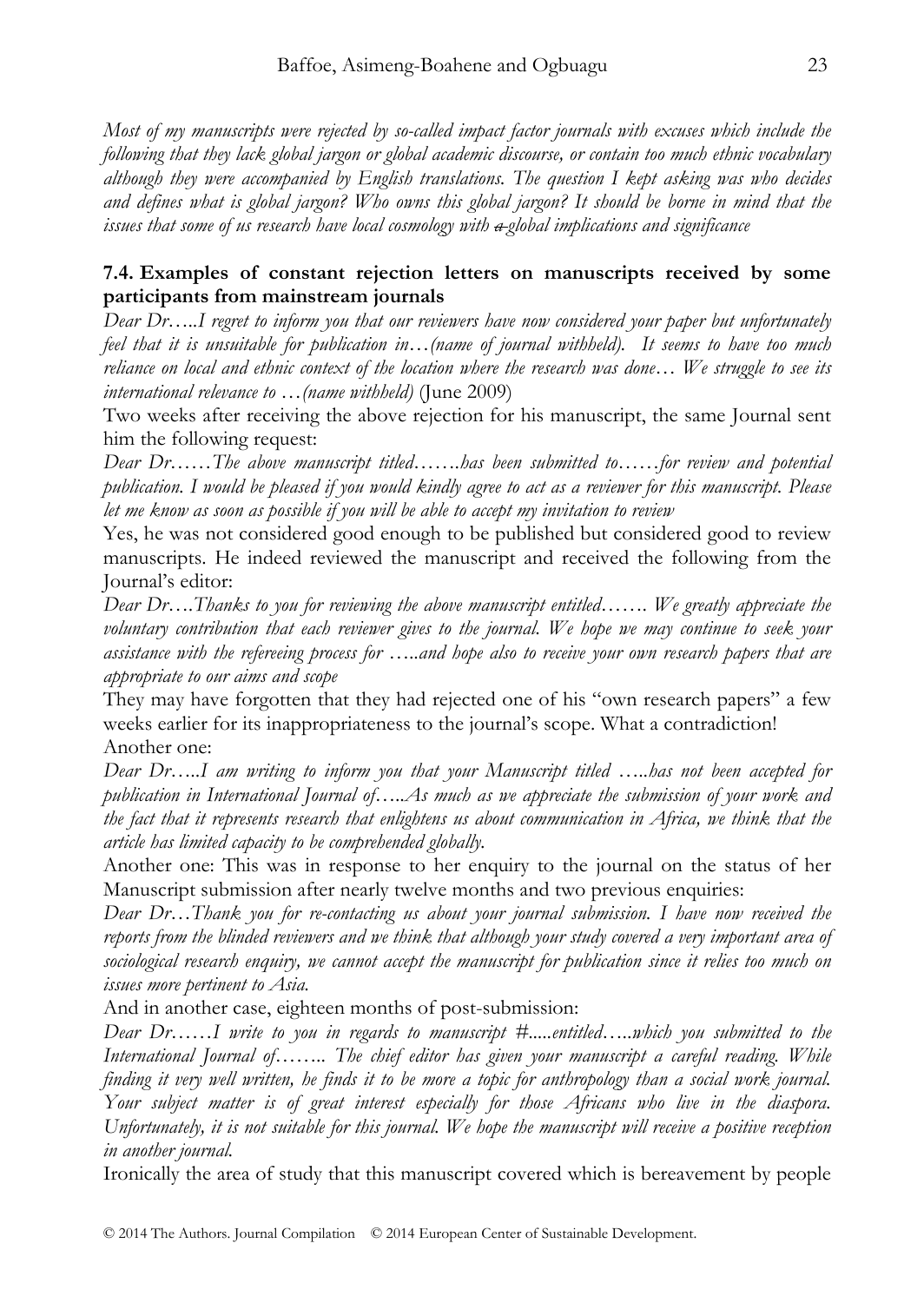in the diaspora is a very relevant issue having social work implications, and the journal rejecting was a social work journal. If the issue of bereavement is not relevant to social work, we wonder what else is that may be "suitable" for a study or have social work relevance. In the white man's world, is African bereavement in the diaspora not of social work relevance, especially when these Diasporans live and work in the white man's world, where the outcomes of their grief may become manifest?

Another one (9 months after submission of manuscript)

*I write to you in regards to manuscript # 11-0032 entitled "… which you submitted to Journal of … In view of the comments about your article by the reviewers and my own evaluation, I regret that I am not able to publish your article in the Journal of …(name withheld ). We receive a large number of manuscripts for consideration and we can only publish a modest proportion of those submitted. Thank you for considering Journal of ……… for the publication of your research. I hope the outcome of this specific submission will not discourage you from the submission of future manuscripts.* 

Another one (after 14 months post submission of manuscript) *Dear …* 

*Thank you for submitting your paper to the Journal of …(name withheld ). entitled…name withheld ), (Manuscript ID 3020-10-0627). Regrettably I have to tell you that we have decided not to proceed with refereeing your paper, for the following reasons. The paper contains fascinating research material that are of interest to this journal, but we cannot accept it for publication at this time. Given the intrinsic interest of your material and its relevance to new immigrant communities, may I wish you success in placing your paper in another journal.* 

The pattern now seems clear: Although these responses are from different publishing houses and, we must add, different continents (North America and Europe), the wording and pattern of the rejection letters and delay (waiting) times are strikingly similar. Is there any co-incidence? We pause for an answer.

The journals and the publishers exhibit this audacity since they consider it a favor to the faculty for appointing them as reviewers, knowing that universities and educational institutions apply this as a stringent, indeed ruthless Tenure parameter. When one comes to think of it, it is only in academia that this "heist" is possible, operates and is perpetuated. Otherwise, tell me, if it is possible that one can go for consultations with a medical doctor, psychiatrist or a lawyer and after the consult, just walk out without paying them for the consult and other fees appertaining thereto. On the contrary, this is how journals and for-profit publishers use faculty to rake in billions of dollars each year, while the goose that lays the golden egg receives pittance by way of salary and emolument.

# **8. Recommendations**

This study is not calling for a blanket acceptance and raw consumption of any research material. On the contrary, we are in quest for the creation of an active listening space and a level playing field for the voices of scholars and academics not originally from the western world. We therefore offer the following recommendations: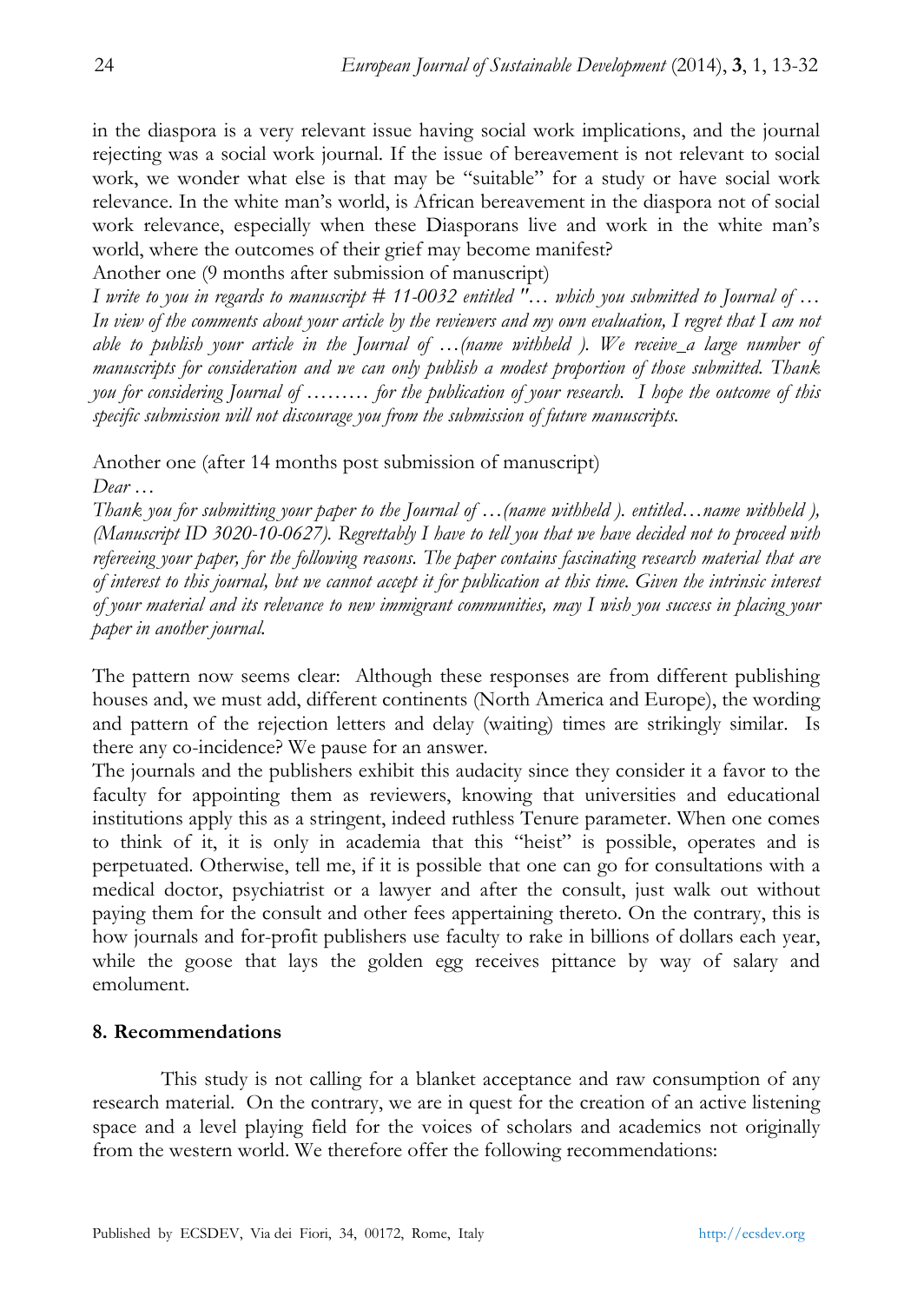We are proposing and calling for a new world academic order, which encompasses the voices, views, opinions, the cosmology, and the lived experiences of academics from all corners of the globe and from persons (and for our purpose) academics of all racial backgrounds. We should be mindful of an African proverb, "*knowledge is like a baobab tree; no single person can embrace it."* 

It is pertinent to note the direct correlation between the difficulty that non-white academics encounter in the research and publication arena and their exclusion in recruitment, retention and promotion as faculty in higher educational institutions. Yale Daily News (2013) argued that Yale University must consciously and sincerely eradicate not only the entrance barriers facing women and minority faculty from being recruited into Yale. This is in consonance with what Myers (2005) opines, that there is the need to lift the obstacles that are intentionally put up to stifle the progress and eventual tenure of minorities which include research and publication challenges. This is further explicated by Cargill (2009) who expresses frustration over how minority professors are treated in universities. She posited that:

We in academic institutions are the bearers of the torch of knowledge, and have a unique responsibility to ensure that it is passed on to all without regard to race, color, creed, nationality, or sexual orientation. The true democratization of education, and the benefits it brings, will only occur when those who are underrepresented can be recruited, retained, mentored, and developed into a senior regiment ready to develop the next wave of scholars—through educating, modeling, and mentoring. We in academia need to look to ourselves to increase the number of the underrepresented in our ranks, incorporate more junior investigators into our projects, and push—repeatedly, vocally, and unwaveringly—for a greater share of the funding pie for them (para.7).

#### **9. Open-access publishing**

Recognizing the fact that some of the major obstacles to research and publications hinge on the monopoly of journals and publishing conglomerates, we call for these monopolies to be broken with the institution of open-access publishing. In this arrangement, academic institutions pay for publication of their researchers' papers at input, and papers are then made available online. Warran (2003) supplied the example of BioMed Central, an independent publishing house which commitment to scientific publication has its ethos on open access to scientific materials being cardinal to the acceleration of scientific progress. Here, original research articles published by BioMed Central are made available and maintained online without cost to users, with peerreviewed and archived articles remaining the property of the author or authors. Revenue for maintaining the domain and achieved materials are generated through a nominal fee paid by authors whose articles have been accepted for publication. In summary, Kranich (1999) stated:

Increasingly, librarians and others in the academic community have concluded that they can no longer sustain a system in which their own faculty sign away the rights to their scholarship to commercial publishers that sell this content back at astronomical prices to a nearly captive market (para.9).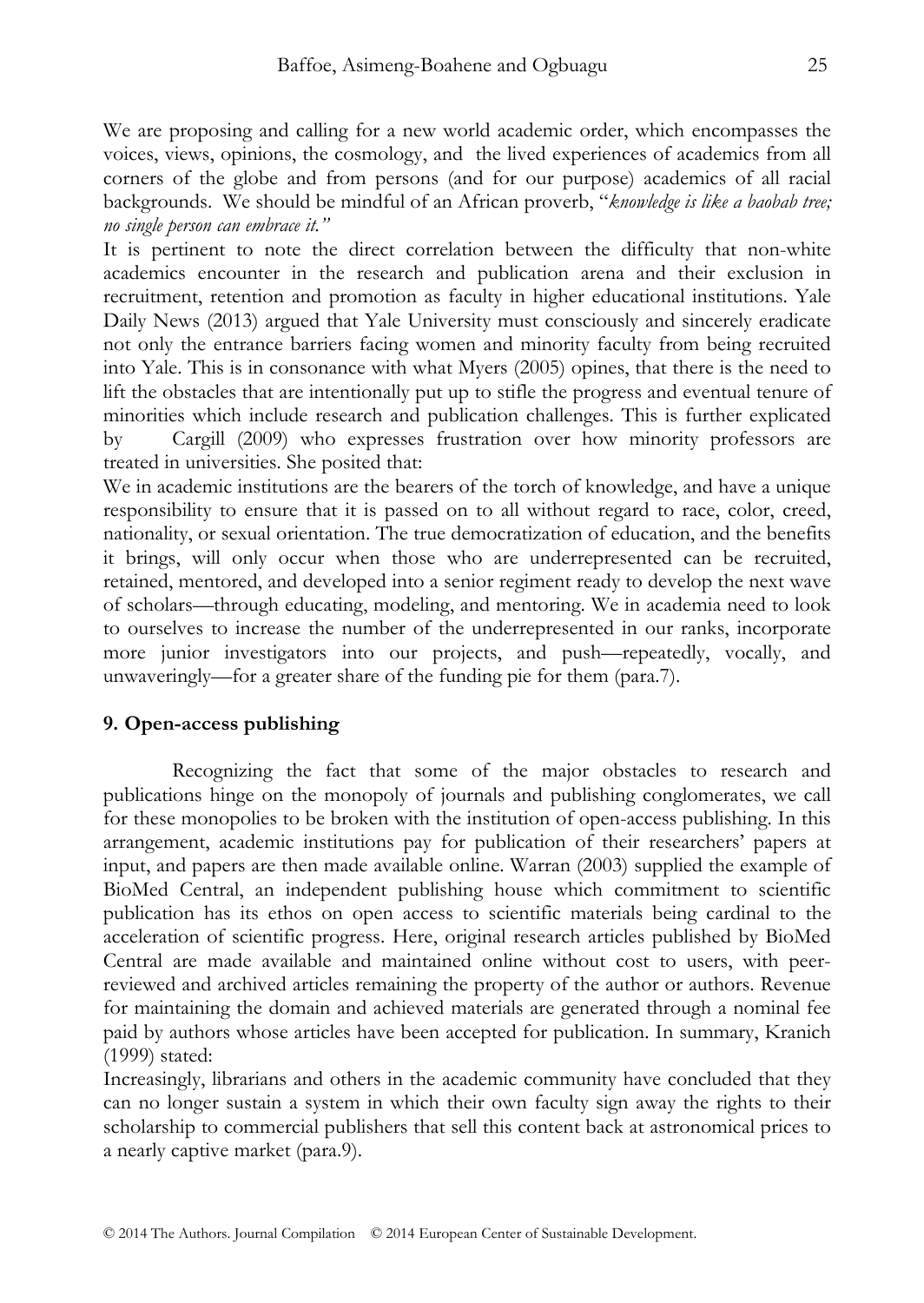It is ironic that the shylock publishing conglomerates have now instituted what is known as the "impact factor" which is the Ivy League of large publishing houses without whose recognition and pontifical blessing new authors especially cannot have sound academic recognition. However we believe that the so-called "impact factor" is only a new "firewall" *[emphasis added]* and post-modern exclusion paradigm, indeed subterfuge that these publishing western conglomerates are instituting in the face of the emerging competition from publishing houses in non-western countries. We therefore indignantly call for the abrogation of this so-called *impact factor* paradigm because it is *ab initio* a farce. We know that although open-access materials are increasingly becoming available, a large collection of the ones you must have for your research and publications are still under lock and key, and only accessible when you pay through your nose for them. Monbiot (2011) stressed, "You can start reading open-access journals, but you can't stop reading the closed ones" (para.12). Be this as it may, open-access publishing heralds the genesis of the deconstruction of the ghoulish properties of the publication conglomerates. That is why the argument for the abrogation of the *impact factor* paradigm is unimpeachable, of uttermost importance and urgent

# **10. Modification of the premium of research and publications as pre-requisite for Tenure and Promotion**

Using publications, the number of publications, the prestige of the journals and other categories to assess a faculty for the granting of tenure and promotion has existed as a Eurocentric construct for several hundred years. It is time to re-evaluate this practice because we now live in a global world which is not only characterized by the paradigms of Eurocentrism and Americentrism, but by other equally important "centrisms" (emphasis added). Moreover, the utilization of this process to evaluate faculty for tenure is as oppressive as the denial of Civil Rights because it is not a level-playing field. Those faculty, who are "well-connected" (emphasis added) in the journal publication and research "syndicate" (emphasis added) fare well, while those who are not "networked," (emphasis added) represented by a large number of minorities have no cultural base in the Euro-centered "world" to gain a foothold. The "syndicate" is in-breeding and continues to use "double-blinded" review process to include and sustain themselves, while they use the same mechanism to exclude others, who are different or presumed to be different.

The fact of the matter is that using publications and the number of publications that a new faculty has, and this is where a large number of minorities as Assistant Professors are (Yale Daily News) gives too much power and control to the journals, the for-profit publishers and other cronies in the syndicate. It also wrests intellectual property rights from the new faculty, who must sign over their hard work to these post-modern "mafia" who then sells them back at exorbitant rates to the same university libraries from whence the authors came in the first instance. Kranich (1999) puts it aptly:

Scholarly communication is a complex process that requires faculty to publish in order to be tenured or promoted. The current publishing environment is a monopoly-like marketplace increasingly dominated by large commercial conglomerates. In order to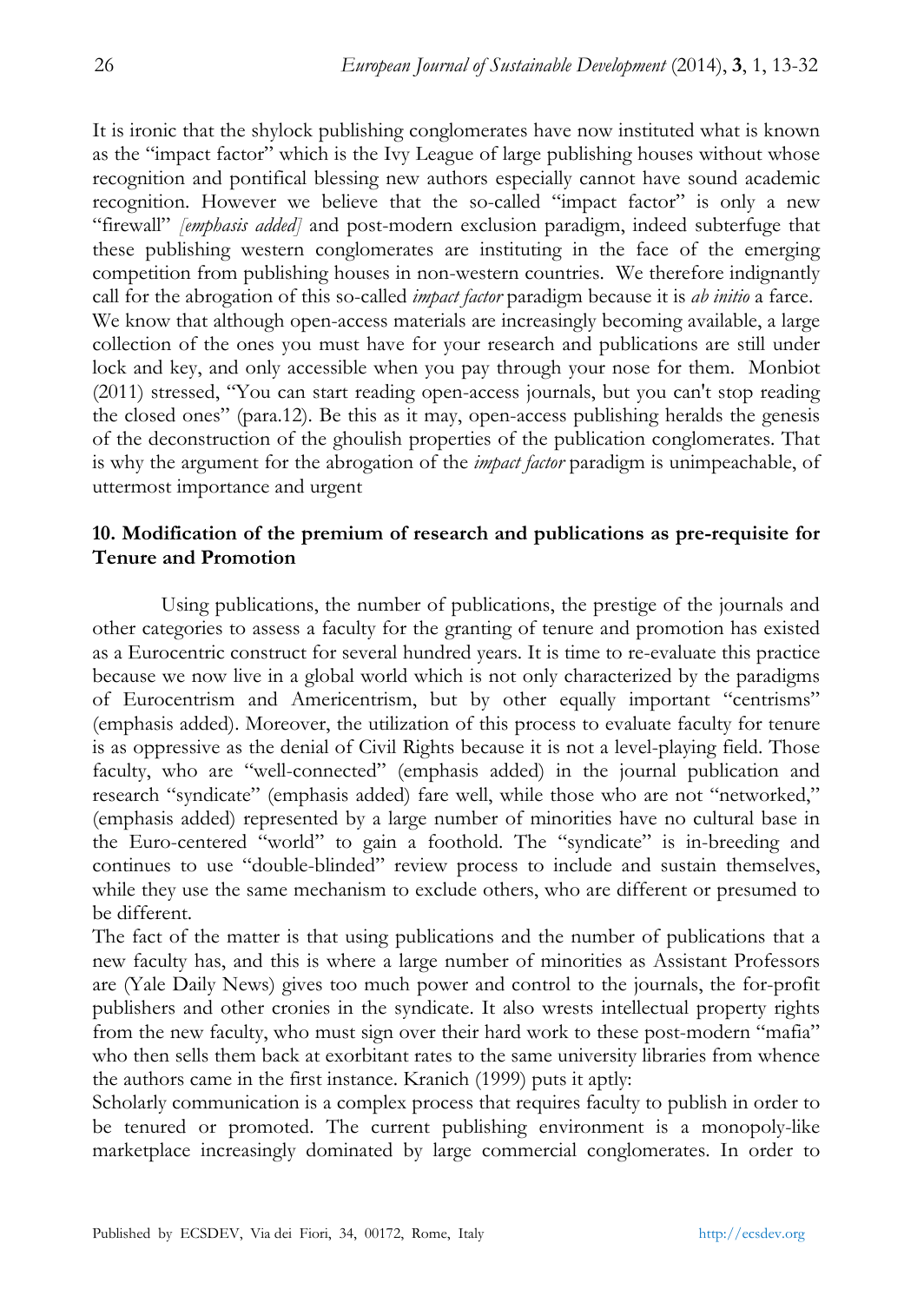transform the process, the higher education community must take collective action (para.16).

What might this collective action that Kranich (1999) argued about be? It may begin with higher institutions from the so-called Third World countries finding the necessary resources to publish and archive their own materials. This argument finds support from many academics, including Monbiot (2011), an English writer and political activist who argues for a single global archive of data and academic literature, overseen by an independent and genuine body of Peer-Reviewers. This paradigm also proposes that the archive and its maintenance be sustained from existing library budgets, which as property are currently being appropriated by for-profit conglomerates.

The current trend which has existed for many decades will continue, even find new dimensions to further emasculate faculty if something does not occur soon to stop it. In this dispensation, the "fall guys" *[emphasis added]* are again Assistant Professors, and most Assistant Professors (Yale Daily News, 2013; Cargill, 2009) are minorities, perceived as the Marxian dregs of the academic discipline, who have been used to saturate the lower faculty hierarchy, in addition to being the ones that are let go when they are seen as not publishing or publishing enough.

#### **Conclusion:**

What explanations can be offered for the continuous marginalization and all the obstacles and challenges that are thrown in the path of non-white academics in academia in the areas surveyed? Cote (2009) offers a succinct theory for this state of affairs. In an interesting article titled *"Education and the Colonial Construction of Whiteness,"* Cote points out that education and the education field were first used by the colonialists in the colonial outposts in Asia and Africa to counter the growing vulnerability of whiteness either as a physical or cultural category for domination.

The university represents one of the areas in education, where Darwin's survival of the fittest axiom holds most true. It begins mostly with acquiring a terminal degree, usually a Ph.D. in itself a gargantuan task and a very lonely road for those who dared to follow it to its final destination. If on completion the hapless "doctor" thinks that their struggle is over, they need to rethink this assumption, for this is when the real struggle, a form of lemming rush actually begins. The pursuit of the almighty Tenure and subsequent promotion takes precedence over every other pursuit, in that it has the three components of teaching, scholarly activities and service, all of which have criteria that must be vigorously met to be considered for tenure. In mostly research institutions, as against teaching institutions, the securing of grants and other sources of funding will be inserted in the pouch of research and publication.

We suggested the deconstruction of the problematics of the artificial barriers created by this Whiteness in the erasure of the monopolistic-type "double-blinded review" that has a hidden agenda. This hidden agenda insures the pursuit of the extinction of minority academics, a condition that continues to allow whiteness to sustain its "single story" encapsulated in self-aggrandizement and simultaneous de-aggrandizement of those who are not white or who fail to see white story as "the story."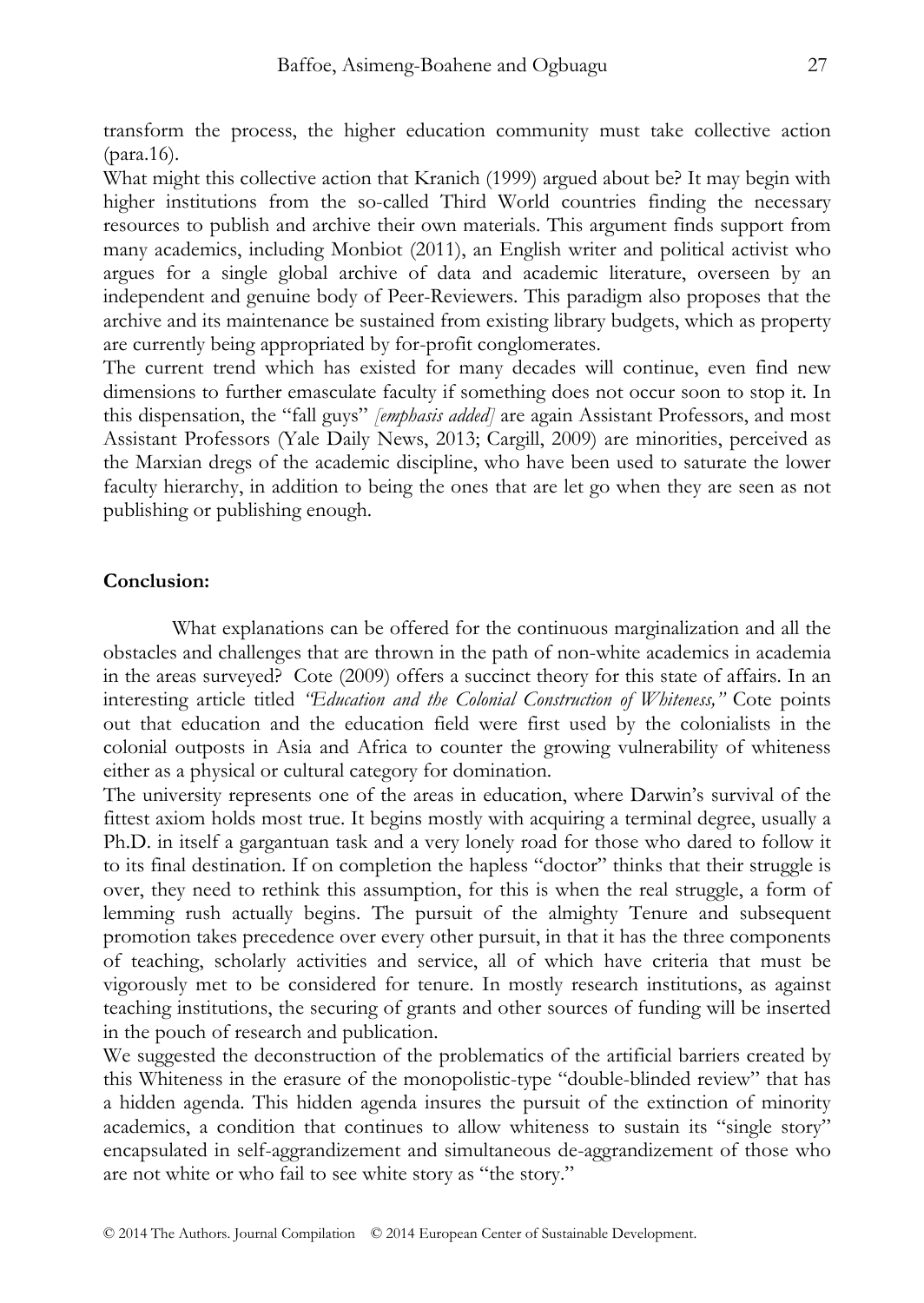We also suggested the enlargement and maintenance of the open-access system of research and journal publication in such ways that the power of the for-profit publishing conglomerates are circumvented or decreased. In the realm of the knower privilege, Whites routinely travel to Africa and other "Third World" nations to "study them" and return with blended and sometimes mutilated narratives, which immediately receive acclaim among their peers in the west. This is because those stories are exotic and esoteric and expose "primitive" lives that are worthy of study and understanding, in the end promoting the pioneering enterprise and spirit of the white "savior" here in the west. However, when scholars from these same regions want to tell their own story by themselves, in unblemished, unembellished, authentic and unadulterated forms, they are not acceptable to the same western evaluators who passed off the "single stories" that garnered acclaim from their cohort. Ironically these are the same stories and narratives that we bring to the mix, which are roundly, resoundly rejected and denigrated as subpar. This, in our opinion, amounts to epistemological ethnocentrism.

A recent article in the New York Times written by Gina Kolata (April, 7, 2013) splashed the following headline "Scientific Articles Accepted (Personal Checks, Too)." This article decried the ostensible proliferation of open-access scientific journals whose proprietors charge exorbitant publication fees but produce what it termed "pseudo-academia" material. However a careful examination of the article reveals the discomfort, uneasiness, even paranoia of the so-called *impact factor* publishing conglomerates. They condemned the emergence of these open-access journal publications and even went further to call for the "black-listing" of the open-access publications and the creation of a "white list" of those open-access journals that "meet certain standards." The very pertinent question that needs to be asked is "whose standards?" Is it a "standard" that meets the yardstick of their "white list" or the standards to which whites and non-whites should all be subjected to? Now "whiteness" is again trying to exert its power, influence, and suzerainty by attacking this phenomenon as a "rise of questionable operators."

This article in The New York Times sought to create a very false impression that the practice of charging authors for academic publication is unusual and limited to the socalled open-access upstart journals. Far from that: the majority of the so-called "respected" and *high-impact factor* journals have for a very long time charged authors exorbitant publication fees to publish, only to turn around and sell the same publication to the authors when they try to gain access to copies of their intellectual property. All the while they have reaped massive profits from this practice, and are now petrified of losing their stranglehold on authors. This is the bread and butter practice of publishing houses. We hasten to question the difference between the business practices of the open-access publications who charge publication fees upfront to their authors and the mainstream "closed access" publications who sell these articles to even their own fee-paying contributors/authors after publication? Again we pause here for an answer!

We can draw a parallel between these publication wars to the protracted debacles between the large western pharmaceutical companies and the smaller Asian ones over patent rights. The big pharmaceutical companies have been battling the smaller Asian pharmaceutical companies for patent rights to prevent the production of generic drugs, which tests have been shown to cure the same illnesses (Padma and Nature Magazine, 2013). In the same vein, we regard the emergence of these open-access, low publication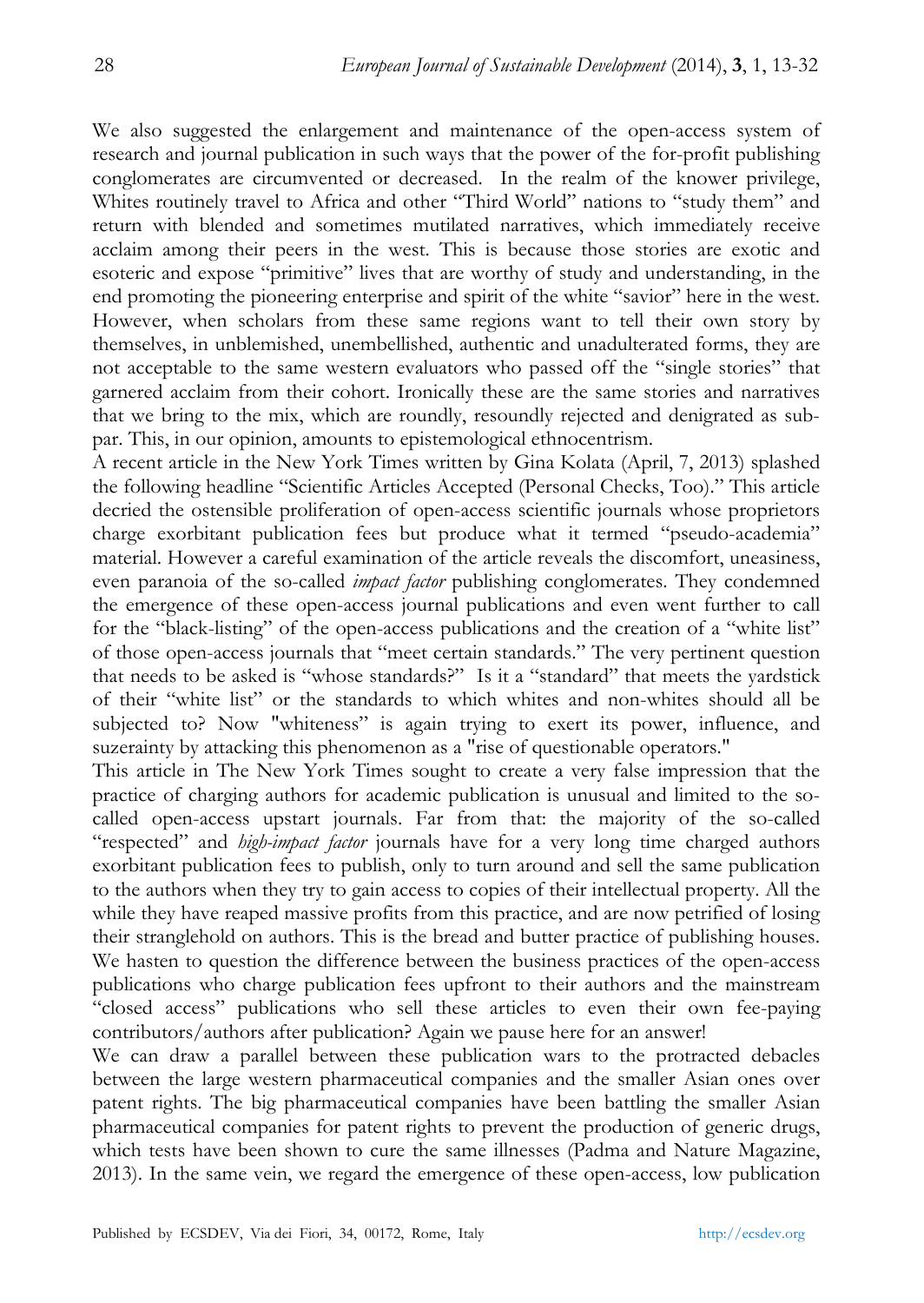cost journals as "generic" academic journals which are providing the same services and access to publications whose entry and access were hitherto closed to the "poor" nonwhite academics. Fair competition, or fair trade, isn't it?

As an epilogue we will leave our readers with the wisdom encapsulated in the African proverb which says that *ti koro nko agyina*, [oops! have we used the forbidden "intrusive" African vocabulary that is "not in tune with global jargon and metadiscourse?"] to wit*, a single head cannot exchange ideas*. We need all heads, whites, honorary whites and non-whites to generate, and distribute the knowledge of this world. We recall the treasured advice of the revered Kwegyir Aggrey of Africa who poignantly put it, *to play the white only or black keys only on the piano cannot generate harmony*. You need a blend of white and black keys to generate harmonious and melodious music which will be soothing to all ears.

## **References**

- Allen, T. (1994). The Invention of the White Race (Part 1). New York: Verso
- Baffoe, M. (2013). Spiritual Well-being and fulfilment, or exploitation by a few smart ones? The proliferation of Christian Churches in West African Immigrant Communities in Canada. *Mediterranean Journal of Social Sciences.* Vol. 4(1) pp. 305-316.
- Barusch-Smith, A. (2012). Foundations of Social Policy: Social Justice in Human Perspectives (4<sup>th</sup> Ed.). Brooks/Cole, Cengage Learning.
- Berg, B. L. (2001). Qualitative research methods for the social science. Needham heights, MA: Allyn & Bacon.
- Bolari, S. B., and Li, P. S., (1988). Racial Oppression in Canada. Toronto: Garamond Press.
- Browne, A. J., Smye, V. L., and Varcoe, C. (2005). The Relevance of Postcolonial Theoretical Perspectives to Research in Aboriginal Health. Canadian Journal of Nursing Research, 37(4): 16-37.
- Cargill, V. A. (2009, April). Recruiting, Retaining, and Maintaining Racial and Ethnic Minority Investigators: Why We Should Bother, Why We Should Care. Am J Public.

Crenshaw, K., Gotunda, N., Peller, G., & Thomas k. (1995). Introduction. In K. Crenshaw, N.

- Gotunda, G. Peller, & K. Thomas (Eds.), Critical race theory: The key writings that formed the movement (pp. xiii-xxxii), New York, NY: The New Press.
- Creswell, J. (2007). Qualitative inquiry and research design: choosing among five traditions. Thousand oaks, CA: Sage
- Delgado, R. (1989). When a story is just a story: Does voice really matter? *Virginia Law Review, 76,* 95-111.
- Delgado, R., & Stefansic, J. (2001). Critical race theory: an introduction. New York: New York University Press.
- Erlander, D. A., Harris, E. L., Skipper, B. L., & Allen, S. D.(1993). Doing naturalistic inquiry: A guide to methods. Thousand Oaks, CA: Sage.
- Feagan, J. R. (2007). Systemic Racism: A Theory of Oppression. *Community Development Journal,* Vol. 42, No. 1, pp. 134-145.
- Feagin, J. R. (2000). Racist America: Root, Current Realities, and Future Reparations. New York: Routledge.
- Feagin, J. R.; Vera, Herman; & Pina, Batur. (2001). White racism: The Basics*.* New York & London: Routledge.
- Foucault, Michel (1972). Archeology of Knowledge. New York, NY: Pantheon Books.
- Frankenberg, R. (1997). Introduction: Local whitenesses, localizing whiteness. In R. Frankenberg (Ed.), Displacing whiteness: Essays in social and cultural criticism (pp. 1–33). Durham,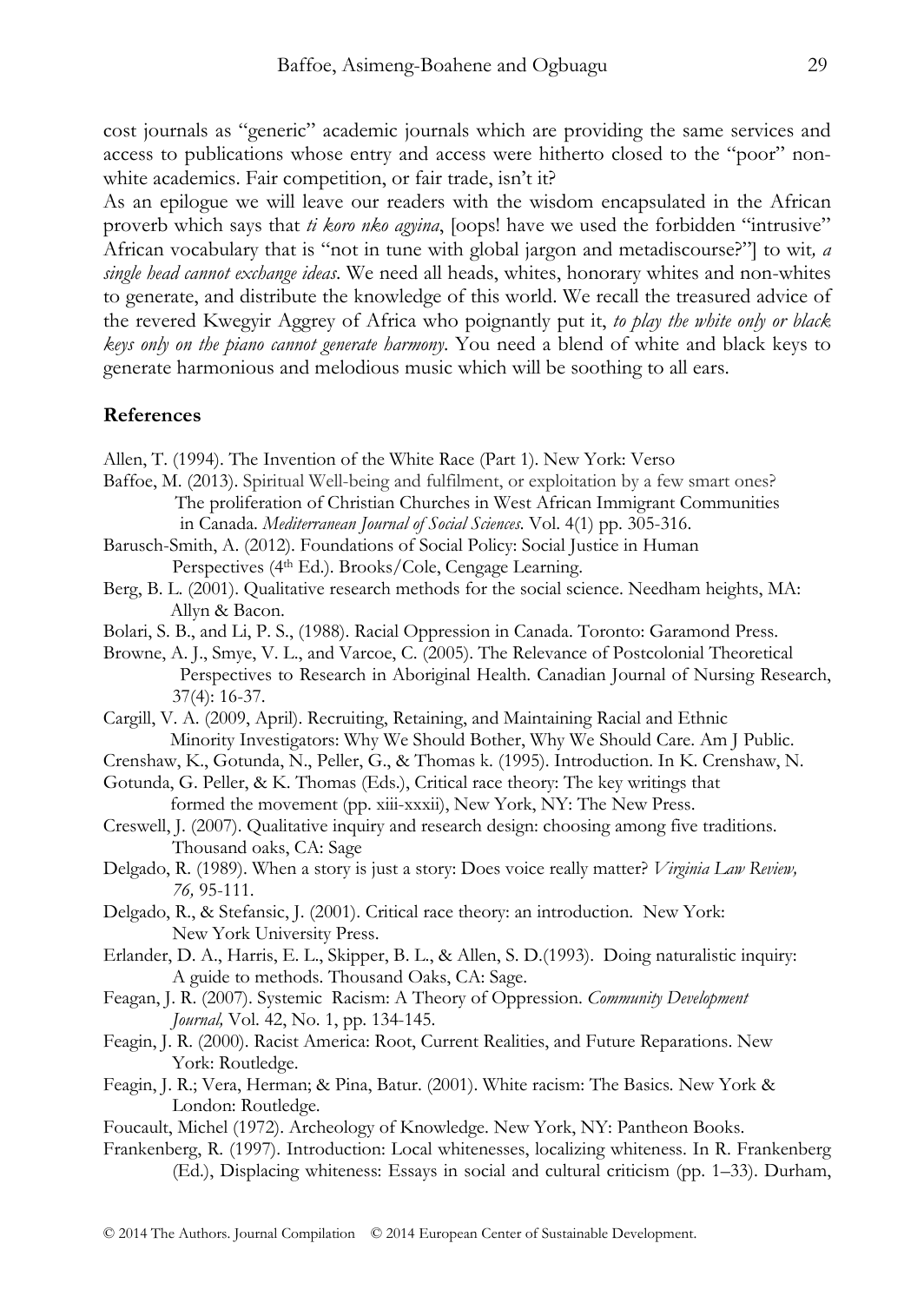NC: Duke University Press.

- Gallagher, C. A. (2000). White like me? Methods, meaning, and manipulation in the field of white studies. In F. W. Twine & J. W. Warren (Eds.), Racing research, researching race: Methodological dilemmas in critical race studies (pp.67-92). New York: New York University Press.
- Ghandi, L. (1968). Post-colonial Theory: A Critical introduction. New York: Columbia University Press
- Gillborn, D. (2005). Education policy as an act of white supremacy: whiteness, critical race theory and education reform, *Journal of Education Policy, 20(4), 485-505.*
- Guess, T. J. (2006). The Social Construction of Whiteness: Racism by Intent, Racism by Consequence. *Critical Sociology, vol. 32(4).*
- Hacker, A. (2003). Two Nations: Black and White, Separate, Hostile, Unequal. Scribner; Rep Sub edition.
- Harris, C. I. (2003). Whiteness as property. In L.M. Alcoff & E. Mendieta (Eds.), Identities: Race, class, gender & nationality (pp.75-89). Malden, MA: Blackwell Publishing.
- Hartigan, J. J. (1997). Locating white Detroit. In R. Frankenberg (Ed.), Displacing whiteness: Essays in social and cultural criticism (pp. 180–213). Durham, NC: Duke University Press.
- Henry, F., and Tator, C. (2006). Racial Profiling in Canada: Challenging the Myth of 'A Few Bad Apples'. Toronto: University of Toronto Press.
- Hytten, K., & Warren, J. (2003). Engaging whiteness: How racial power gets reified in education. International Journal of Qualitative Studies in Education, 16(1), 65–89.
- Kincheloe, J. L., & Steinberg, S. R. (1998). Addressing the crisis of whiteness: Reconfiguring white identity in a pedagogy of whiteness. In J. L. Kincheloe, S. R. Steinberg, N. M. Rodriguez, & R. E. Chennault (Eds.), White reign: Deploying whiteness in America (pp. 3–29). Basingstoke: Macmillan.
- Kolat, G. (2013). Scientific Articles Accepted (Personal Checks Too). *The New York Times*. New York, April 7, 2013.
- Kranich, N. (1999). Scholarly Publications Hold Universities Hostage: Monopoly on Journals Causes Prices to Soar. Retrieved May 18, 2013 from http://fair.org/extra-onlinearticles/scholarly-publications-hold-universities-hostage/
- Ladson-Billings, G. (2004). Just what is critical race theory and what's it doing in a nice field like education? In G. Ladson-Billings & D. Gillborn (Eds.). The Routledge Falmer Reader in multicultural education critical perspectives on race, racism and education. London: Routledge Farmer.
- Levinson, M. (2002). Minority participation & civic education in deliberative democracies. In Avner de-Shalit & D. Bell (Eds.). Forms of justice. Boulder: Rowman & Littlefield.
- Macey, D. (2000). Dictionary of Critical Theory. London: Penguin Books.
- Malarek, V. (1987). Heaven's Gate: Canada's Immigration Fiasco. Toronto: Macmillan
- McDonald, H. (2003). Exploring Possibilities Through Critical Race Theory: Exemplary
- Pedagogical Practices for Indigenous Students. Paper Prepared for NZARE/AARE. Australia: James Cook University.
- Monbiot, George (2011, August, 29). Academic publishers make Murdoch look like a socialist. The Guardian, UK. Retrieved April 27, 2013 from http://www.guardian.co.uk/commentisfree/2011/aug/29/academic-publishersmurdoch-socialist
- Myers, K. (2005). Racetalk: Racism Hiding in Plain Sight. Toronto: Rowman & Littlefield Publishing Inc.
- Naidoo, A. V. (1996). Challenging the hegemony of eurocentric psychology. *Journal of*